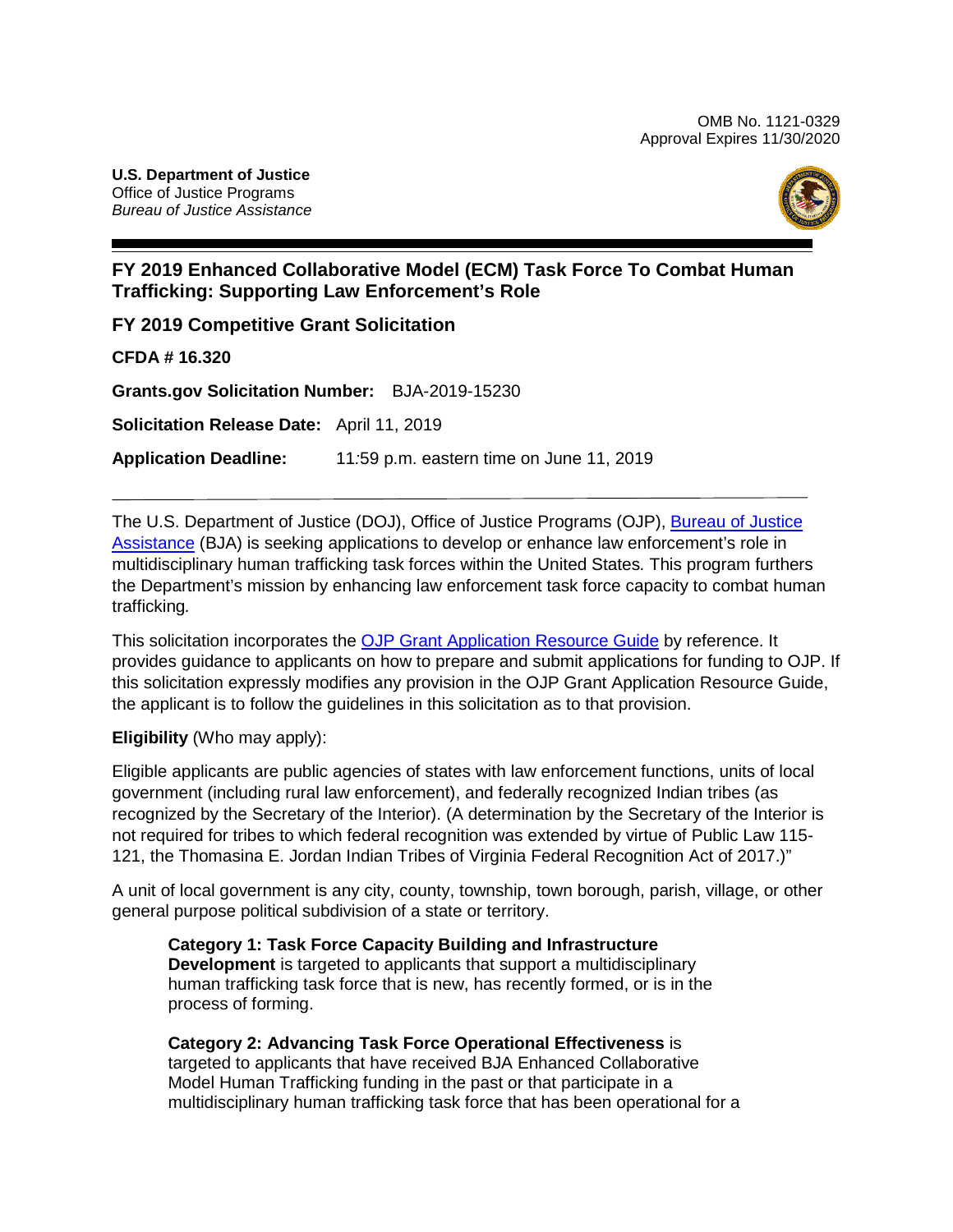minimum of 3 years.

Applicants that have received BJA Enhanced Collaborative Model to Combat Human Trafficking funding from fiscal year (FY) 2017 and FY 2018 are ineligible to apply under this solicitation.

**Victim service provider applicants** should apply for funding to support an Enhanced Collaborative Model Task Force under the [FY 2019 OVC Direct](https://ovc.ncjrs.gov/Solicitation.aspx)  [Services to Support Victims of Human Trafficking Program: Focus Area 3 –](https://ovc.ncjrs.gov/Solicitation.aspx)  [Comprehensive Services and Partnership with Enhanced Collaborative Model](https://ovc.ncjrs.gov/Solicitation.aspx)  [Human Trafficking Task Forces](https://ovc.ncjrs.gov/Solicitation.aspx) solicitation.

All recipients and subrecipients (including any for-profit organization) must forgo any profit or management fee.

BJA may elect to fund applications submitted under this FY 2019 solicitation in future fiscal years, dependent on, among other considerations, the merit of the applications and the availability of appropriations.

#### **Lobbying, promoting, or advocating the legalization/regulation of prostitution**

The Federal Government is opposed to prostitution and related activities, which are inherently harmful and dehumanizing and contribute to the phenomenon of trafficking in persons. U.S. nongovernmental organizations and their subgrantees cannot use U.S. Government funds to lobby for, promote, or advocate the legalization or regulation of prostitution as a legitimate form of work. Foreign nongovernmental organizations and their subgrantees that receive U.S. Government funds to fight trafficking in persons cannot lobby for, promote, or advocate the legalization or regulation of prostitution as a legitimate form of work. It is the responsibility of the primary grantee to ensure these criteria are met by its subgrantees.

# **Contact information**

For technical assistance with submitting an application, contact the Grants.gov Customer Support Hotline at 800–518–4726 or 606–545–5035, at [https://www.grants.gov/web/grants/support.html,](https://www.grants.gov/web/grants/support.html) or at [support@grants.gov.](mailto:support@grants.gov) The Grants.gov

Support Hotline operates 24 hours a day, 7 days a week, except on federal holidays.

An applicant that experiences unforeseen Grants.gov technical issues beyond its control that prevent it from submitting its application by the deadline must email the contact identified below **within 24 hours after the application deadline** to request approval to submit its application after the deadline. Additional information on reporting technical issues appears under "Experiencing Unforeseen Grants.gov Technical Issues" in the How To Apply (Grants.gov) section in the [OJP Grant Application Resource Guide.](https://www.ojp.gov/funding/Apply/Resources/Grant-App-Resource-Guide.htm)

For assistance with any unforeseen Grants.gov technical issues beyond an applicant's control that prevent it from submitting its application by the deadline, or any other requirement of this solicitation, contact the National Criminal Justice Reference Service (NCJRS) Response Center: toll-free at 800–851–3420; via TTY at 301–240–6310 (hearing impaired only); email [grants@ncjrs.gov;](mailto:grants@ncjrs.gov) fax to 301–240–5830; or web chat at

[https://webcontact.ncjrs.gov/ncjchat/chat.jsp.](https://webcontact.ncjrs.gov/ncjchat/chat.jsp) The NCJRS Response Center hours of operation are 10:00 a.m. to 6:00 p.m. eastern time, Monday through Friday, and 10:00 a.m. to 8:00 p.m. eastern time on the solicitation close date.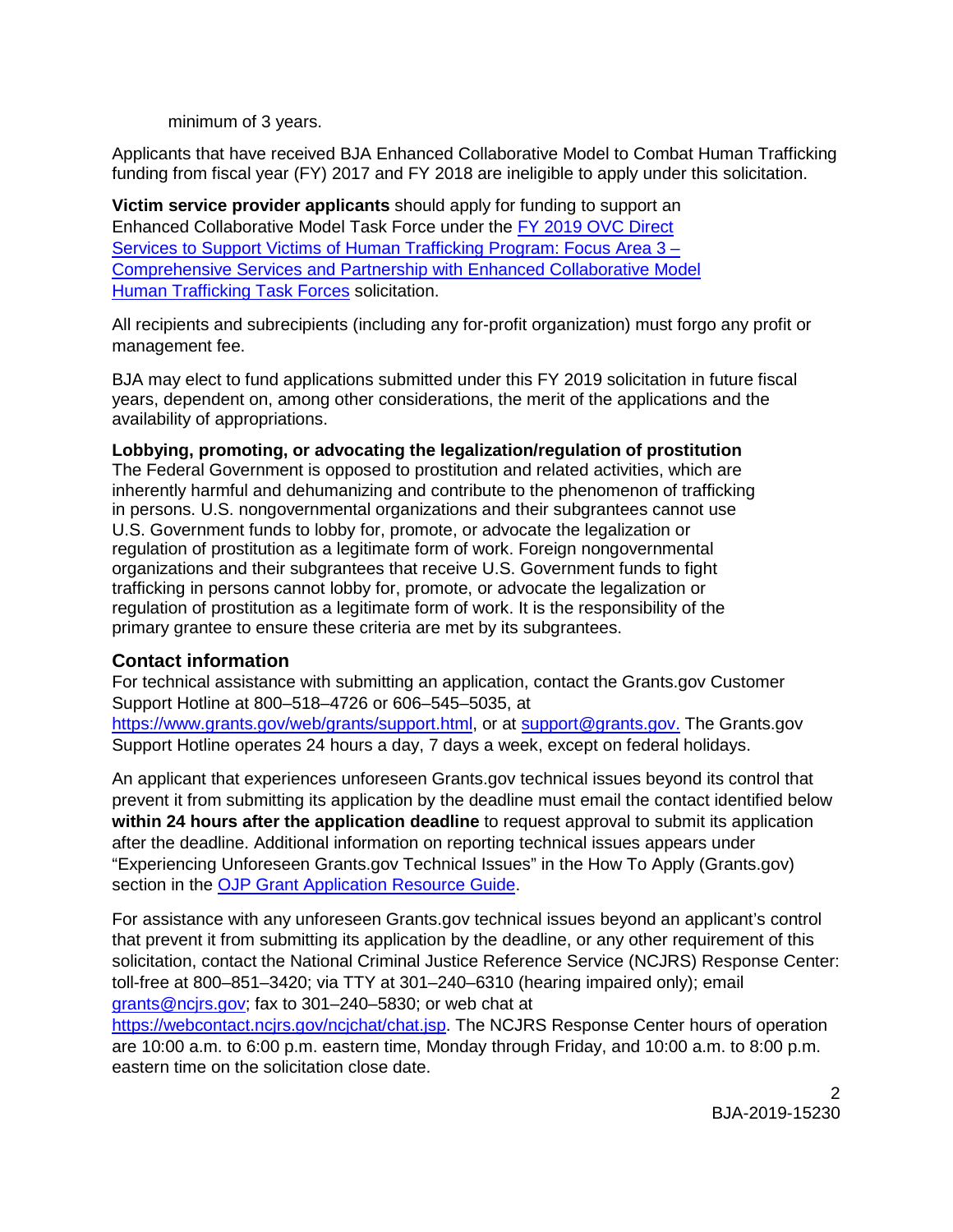# **Post-Award Legal Requirements Notice**

If selected for funding, in addition to implementing the funded project consistent with the OJPapproved application, the recipient must comply with all award conditions and all applicable requirements of federal statutes and regulations, including applicable requirements referred to in the assurances and certifications executed in connection with award acceptance. OJP strongly encourages applicants to review information on post-award legal requirements and common OJP award conditions **prior** to submitting an application.

For additional information on these legal requirements, see the Administrative, National Policy, and Other Legal Requirements section in the [OJP Grant Application Resource Guide.](https://www.ojp.gov/funding/Apply/Resources/Grant-App-Resource-Guide.htm)

#### **Deadline Details**

Applicants must register with Grants.gov at<https://www.grants.gov/web/grants/register.html> prior to submitting an application. All applications are due by 11:59 p.m. eastern time on June 11, 2019.

To be considered punctual, an application must be submitted by the application deadline using Grants.gov, and the applicant must have received a validation message from Grants.gov that indicates successful and timely submission. OJP urges applicants to submit applications at least 72 hours prior to the application due date, to allow time for the applicant to receive validation messages or rejection notifications from Grants.gov, and to correct in a timely fashion any problems that may have caused a rejection notification.

An applicant must use the **Add Attachment** button to attach a file to its application. Do not click the paperclip icon to attach files. This action will not attach the files to the application. After adding an attachment, select the **View Attachment** button to confirm you attached the correct file. To remove the file, select the **Delete Attachment** button.

OJP encourages all applicants to read this [Important Notice: Applying for Grants in Grants.gov.](https://ojp.gov/funding/Apply/Grants-govInfo.htm)

#### **Pre-Application Webinar**

BJA will conduct one pre-application webinar. Participation in the webinar is optional for any potential applicant. During the webinar, BJA staff will review the solicitation requirements and conduct a question and answer session with participants. Anyone who is interested in submitting an application in response to this solicitation is eligible to participate in the webinar.

**For additional information, see the How to Apply (Grants.gov) section in the [OJP](https://www.ojp.gov/funding/Apply/Resources/Grant-App-Resource-Guide.htm)  [Grant Application Resource Guide.](https://www.ojp.gov/funding/Apply/Resources/Grant-App-Resource-Guide.htm)**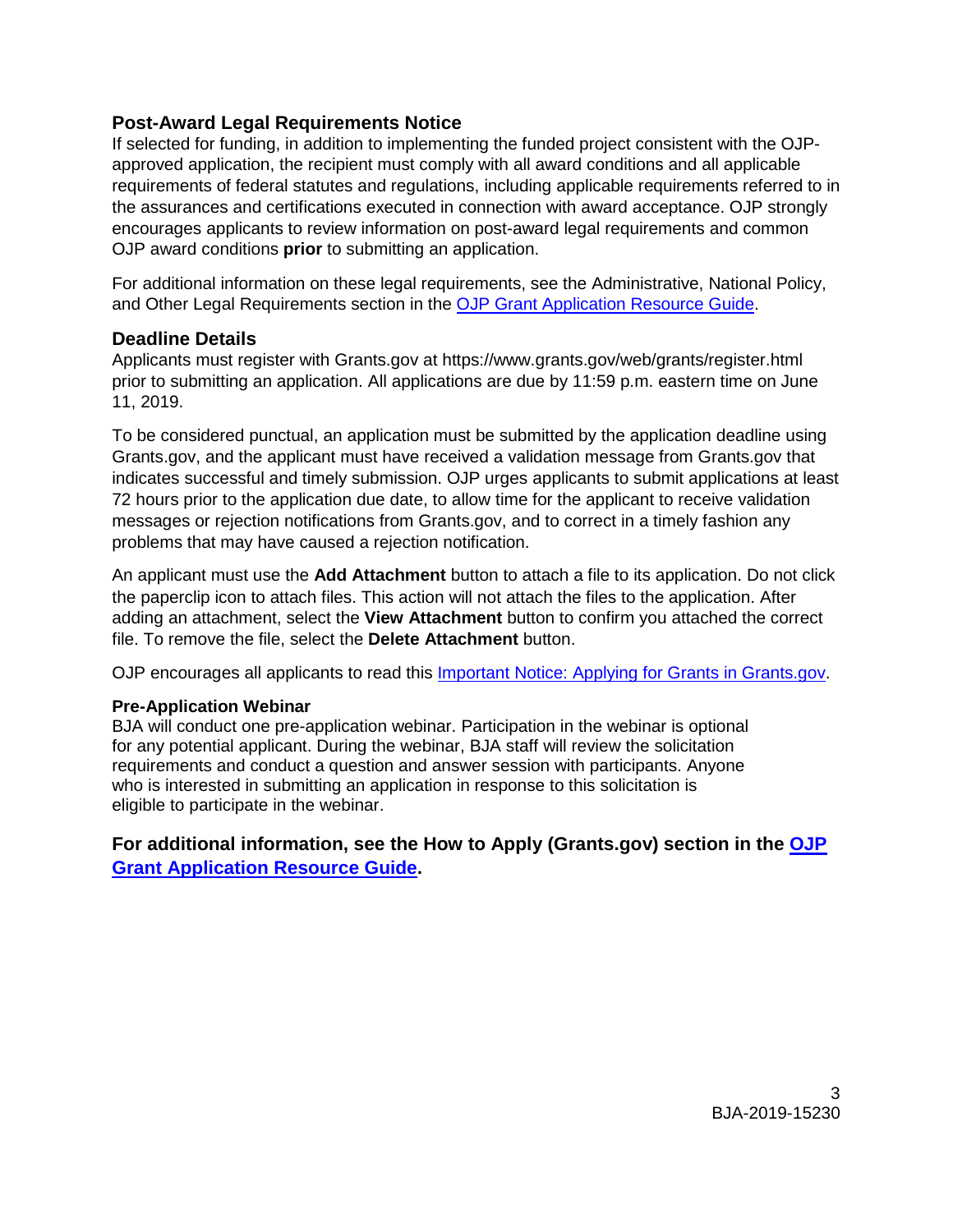# **Contents**

| А. |                                                                                 |  |
|----|---------------------------------------------------------------------------------|--|
|    |                                                                                 |  |
|    |                                                                                 |  |
|    |                                                                                 |  |
|    |                                                                                 |  |
|    |                                                                                 |  |
| В. |                                                                                 |  |
|    |                                                                                 |  |
|    |                                                                                 |  |
|    |                                                                                 |  |
|    |                                                                                 |  |
|    |                                                                                 |  |
|    |                                                                                 |  |
|    | Prior Approval, Planning, and Reporting of Conference/Meeting/Training Costs 13 |  |
|    |                                                                                 |  |
| C. |                                                                                 |  |
| D. |                                                                                 |  |
|    |                                                                                 |  |
|    |                                                                                 |  |
|    |                                                                                 |  |
| Е. |                                                                                 |  |
|    |                                                                                 |  |
|    |                                                                                 |  |
| E. |                                                                                 |  |
|    |                                                                                 |  |
|    |                                                                                 |  |
|    |                                                                                 |  |
|    |                                                                                 |  |
| G. |                                                                                 |  |
| Η. |                                                                                 |  |
|    |                                                                                 |  |
|    |                                                                                 |  |
|    |                                                                                 |  |
|    |                                                                                 |  |
|    |                                                                                 |  |

 $\overline{4}$ BJA-2019-15230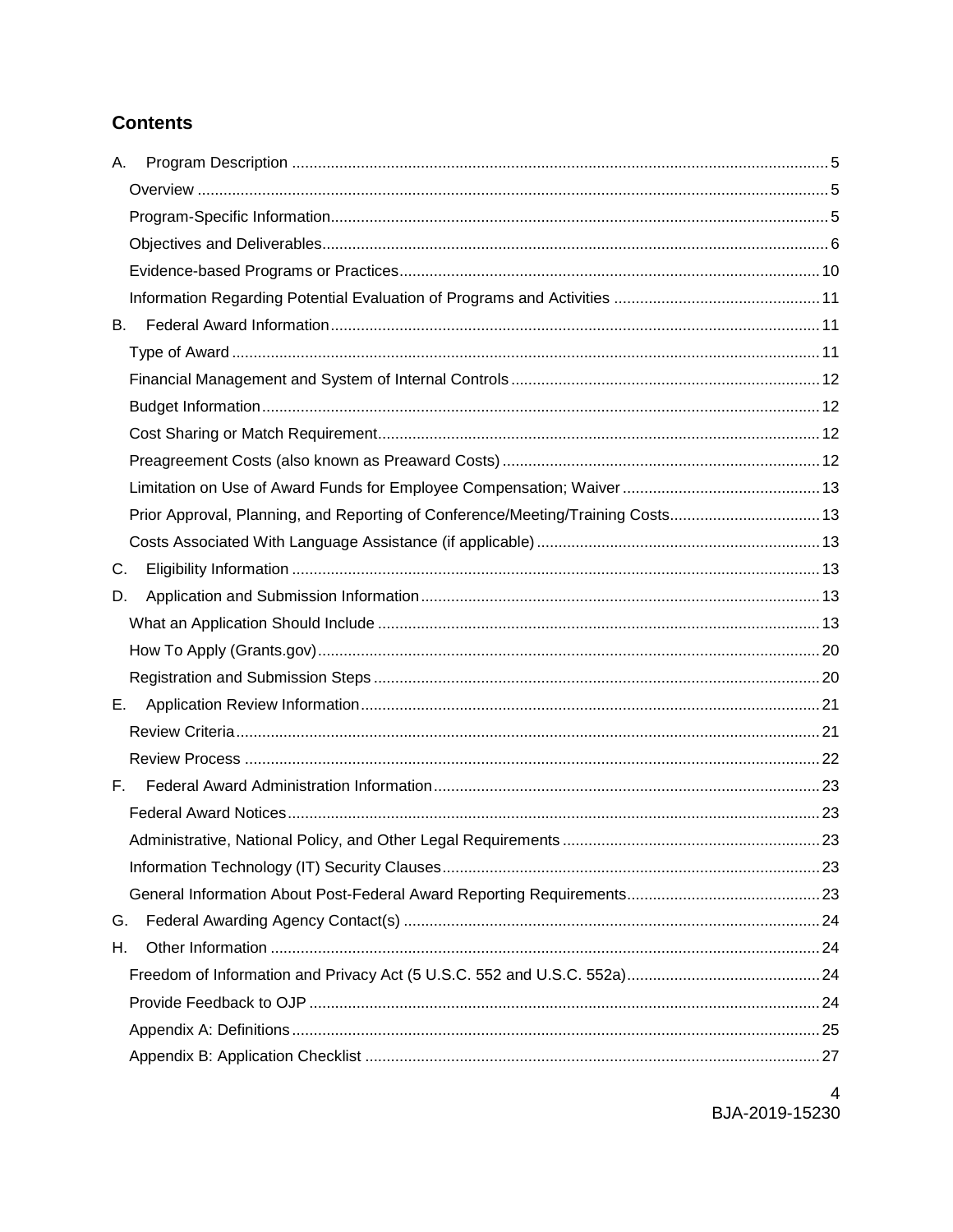# **FY 2019 Enhanced Collaborative Model Task Force To Combat Human Trafficking: Supporting Law Enforcement's Role**

# **CFDA # 16.320**

# <span id="page-4-0"></span>**A. Program Description**

# <span id="page-4-1"></span>**Overview**

Since 2004, BJA and the Office for Victims of Crime (OVC) have collaborated to develop and support a multidisciplinary human trafficking task force model to combat human trafficking. Task forces following this model uphold the Trafficking Victims Protection Act (TVPA) by ensuring that (1) all trafficking victims (defined on page 6) that are identified receive comprehensive services and (2) the crimes of human trafficking are successfully investigated and prosecuted at the state and federal levels.

This FY 2019 Enhanced Collaborative Model Task Force To Combat Human Trafficking (ECM HT) solicitation replaces previous joint BJA and OVC solicitations.

The purpose of this solicitation is to support law enforcement entities in building capacity and operational effectiveness as a core member of a collaborative, multidisciplinary human trafficking task force. Eligible applicants must operate as part of a multidisciplinary human trafficking task force and identify and partner with victim service providers to offer comprehensive services to all victims of human trafficking. Successful applicants will implement victim-centered, $1$  collaborative, and sustainable approaches that will:

- Identify victims of all types of human trafficking.
- Engage in coordinated approaches for proactive victim-centered investigations.
- Investigate, refer, and prosecute both sex and labor trafficking cases (including the purchasers of commercial sex) at the local, state, tribal, and federal levels.
- Address the individualized needs of trafficking victims through the provision of a comprehensive array of quality services.

**Statutory Authority:** The statutory authority for this program is 22 U.S.C. § 7105(b)(2)

# <span id="page-4-2"></span>**Program-***s***pecific Information**

<span id="page-4-3"></span>Human trafficking is one of the most profitable endeavors of organized crime<sup>[2](#page-4-5)</sup>; human trafficking occurs in many different forms and settings within communities, and victims of these crimes are diverse (United States citizens and foreign nationals, all genders, adults and minors<sup>[3](#page-4-6)</sup>.) The investigation and prosecution of these crimes are complex, time intensive, and can span several

<span id="page-4-5"></span><span id="page-4-4"></span> $\overline{a}$ <sup>1</sup> BJA and OVC consider investigations or prosecutions to be "victim-centered" when a multidisciplinary approach is used to place the needs and interests of victims at the center of the investigation and to avoid policies and practices that may re-traumatize victims. (Se[e Appendix A f](#page-24-0)or definitions of "victim-centered" and "trauma-informed.") <sup>2</sup> The International Labour Organization states forced labor generates \$150 billion in illegal profits per year. [\(http://www.ilo.org/global/about-the-ilo/newsroom/news/WCMS\\_243201/lang--en/index.htm.](http://www.ilo.org/global/about-the-ilo/newsroom/news/WCMS_243201/lang--en/index.htm)) The Polaris Project states that more than 49,000 cases of human trafficking were reported to the Hotline in the last 10 years (https://polarisproject.org/human-trafficking/facts.)

<span id="page-4-6"></span><sup>&</sup>lt;sup>3</sup> U.S. Department of State "Trafficking in Persons Report" June 2018, pgs. 32-33.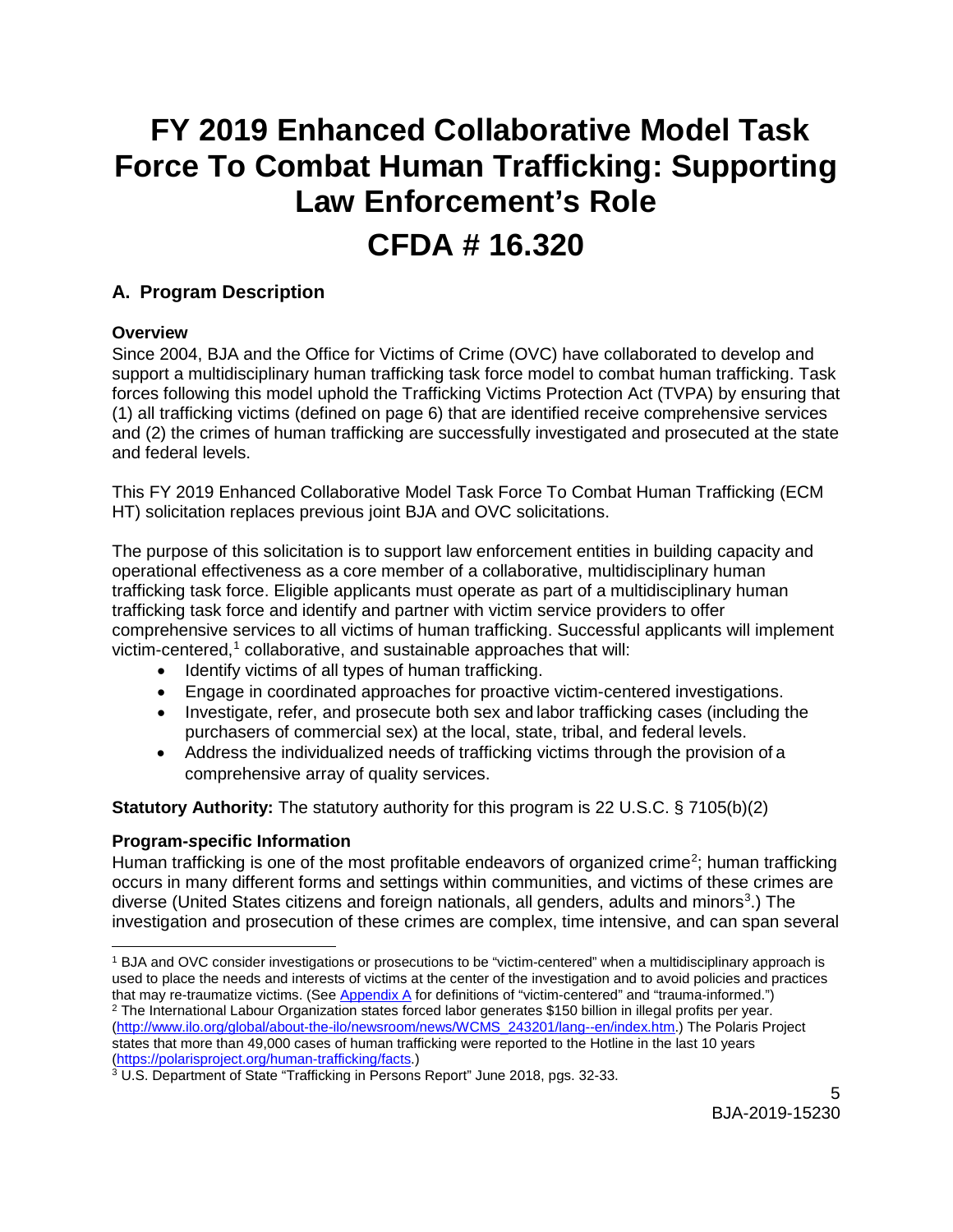years. To address the problem of human trafficking in the United States, the TVPA of 2000 (22 U.S.C. § 7101 et seq.) and the Trafficking Victims Protection Reauthorization Act (TVPRA) of 2005 (34 § 20701 et seq.), among other legislation, were signed into law.

Under the ECM HT Program, a victim of trafficking is defined as a person who has been subjected to a "severe form of trafficking in persons," which, as defined in 22 U.S.C. § 7102(9), means:

- Sex trafficking in which a commercial sex act is induced by force, fraud, or coercion, or in which the person induced to perform such an act has not attained 18 years of age;or
- The recruitment, harboring, transportation, provision, or obtaining of a person for labor or services through the use of force, fraud, or coercion for the purpose of subjection to involuntary servitude, peonage, debt bondage, or slavery.

Task forces operate and function effectively when the following core elements are regularly maintained and implemented across all phases of task force development:

- Partnership and collaboration
- Data-driven decision-making
- Leadership and management
- Active investigations and prosecutions
- Peer-to-peer mentoring
- Advanced training

# **Objectives and Deliverables**

The objectives for the ECM HT Program are listed below. The required activities and deliverables that support these program objectives follow for Categories 1 and 2.

- **1. Establish and sustain an effective leadership structure and operational protocols that ensure broad membership from essential agencies and include a full-time task coordinator role that serves as a primary point of contact on all task force operations.**
- **2. Employ data-driven decisions based on a shared understanding of the prevalence, scope, and nature of human trafficking within the targeted geographic area and develop a plan for ongoing assessment of task force operations and objectives to include routine data collection, analysis, and data sharing.**
- **3. Conduct victim-centered and trauma-informed investigations of sex and labor traffickingto identify, apprehend, and prosecute perpetrators, identify victims of trafficking, and ensure victims receive comprehensive services. Task forces should ensure adequate personnel with relevant training are assigned to conduct these investigations and prosecutions, which can involve several years of work.**
- **4. Develop and deliver training, public awareness, and community outreach to all relevant stakeholders on sex and labor trafficking to improve the community response to human trafficking.**
- **5. Develop and implement a task force sustainability plan to sustain human trafficking task force operations.**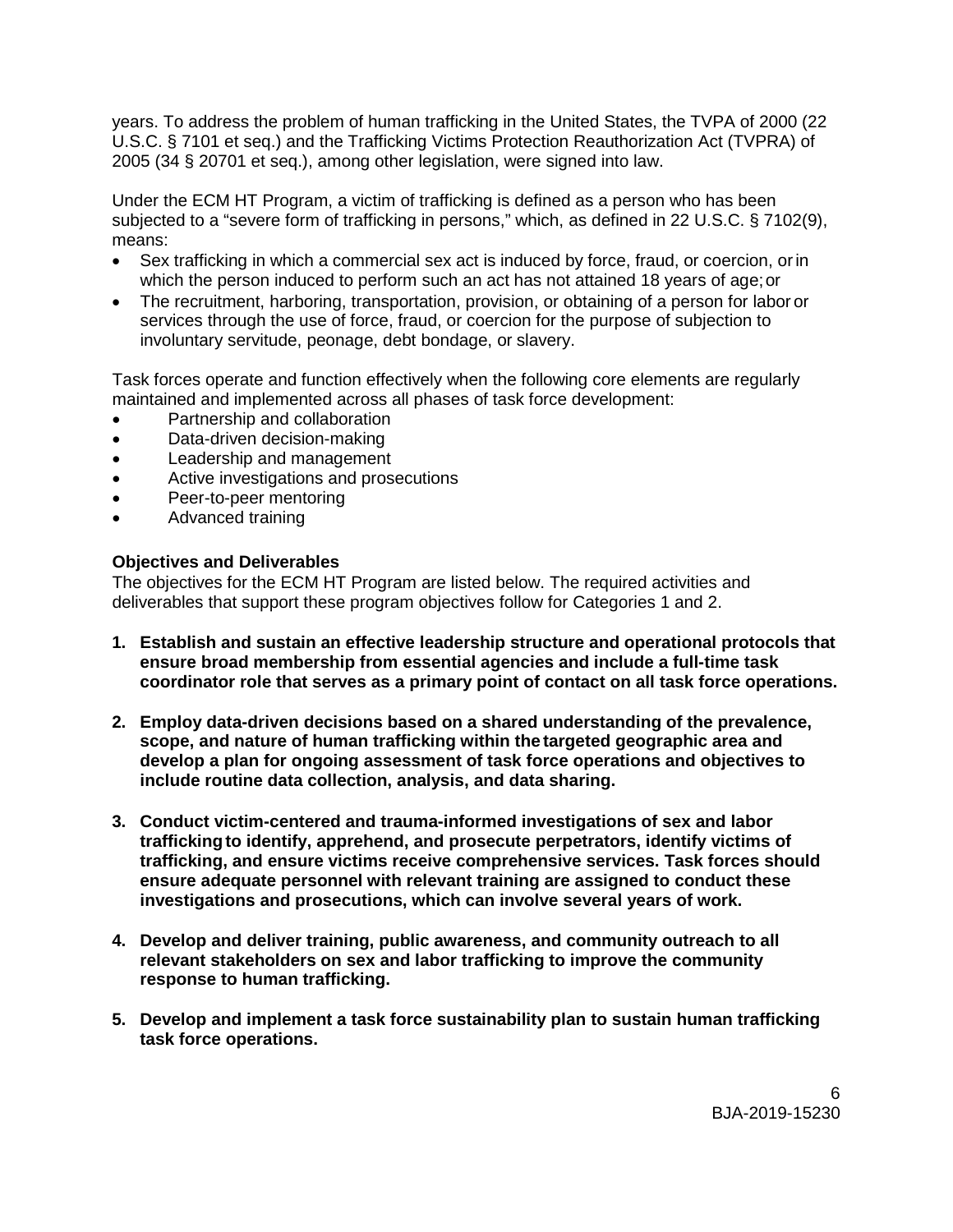Under both categories, applicants must identify a full-time task force coordinator to manage the day-to-day work of law enforcement's role in overall, collaborative task force activities<sup>[4](#page-6-0)</sup>. The coordinator will ensure completion of both the administrative and operational activities of the multidisciplinary task force, including, but not limited to, convening regular meetings, guiding the development and updating of task force protocols, formalizing memorandums of understanding (MOUs), conducting outreach to expand task force membership, ensuring relevant training and outreach occurs, and collecting, sharing, and reporting of performance measurement data.

BJA may give priority consideration to applicants of both categories that will use grant funds to:

- Assist in the prevention of severe forms of trafficking in persons;
- Strengthen efforts to investigate and prosecute those who knowingly benefit financially from participation in a venture that has engaged in any act of human trafficking;
- Take affirmative measures to avoid arresting, charging, or prosecuting victims of human trafficking for any non-violent offense that is the direct result of their victimization; and

# **Category 1: ECM Task Force Capacity Building and Infrastructure Development**

Category 1 applicants **must** partner with a victim services provider that is seeking funding under the [FY 2019 OVC Direct Services to Support Victims of Human Trafficking Program: Focus](https://ovc.ncjrs.gov/Solicitation.aspx)  Area 3 – [Comprehensive Services and Partnership with Enhanced Collaborative Model Human](https://ovc.ncjrs.gov/Solicitation.aspx)  [Trafficking Task Forces](https://ovc.ncjrs.gov/Solicitation.aspx) . They must also include a signed MOU between both applicants as a required attachment to this application. (See [What An Application Should Include.](#page-12-5))

Priority consideration may also be given to applicants/task forces from rural<sup>[5](#page-6-1)</sup> jurisdictions, including those that coordinate with United States southwest rural law enforcement components to help identify traffickers and interdiction capacity, and federally recognized Indian tribes.

Funding under this category area is intended to help task forces expand law enforcement's core capabilities, overall capacity building, and organizational infrastructure as they relate to starting up a multidisciplinary task force. Successful applicants under Category 1 will dedicate the first year of funding to formalizing the task force structure, developing operational protocols and procedures, accessing professional development opportunities, delivering training to key stakeholders, and conducting assessments to identify potential areas of the community where sex and labor trafficking may be occurring.

To address the program's objectives, the following are mandatory activities for Category 1 applicants:

- Establish and formalize effective task force leadership, membership, and structure.
- Conduct a community assessment using available data and the experiences of task force stakeholders to identify areas within the community where vulnerabilities for trafficking exploitation may be occurring.
- Develop a range of protocols that define clearly roles and responsibilities.
- Using those protocols, conduct investigations and prosecutions of sex trafficking and labor trafficking crimes and train partner to identify both sex and labor trafficking victims.
- Train key partners in the identification of victims of both sex trafficking and labor trafficking.
- Train key partners on trauma-informed care principles and practices, including trauma-

<span id="page-6-0"></span> $\ddot{ }$ <sup>4</sup> Applicants have flexibility in how they choose to fund this position.

<span id="page-6-1"></span><sup>5</sup> For purposes of this solicitation, BJA defines a rural jurisdiction as having a population of 100,000 or fewer.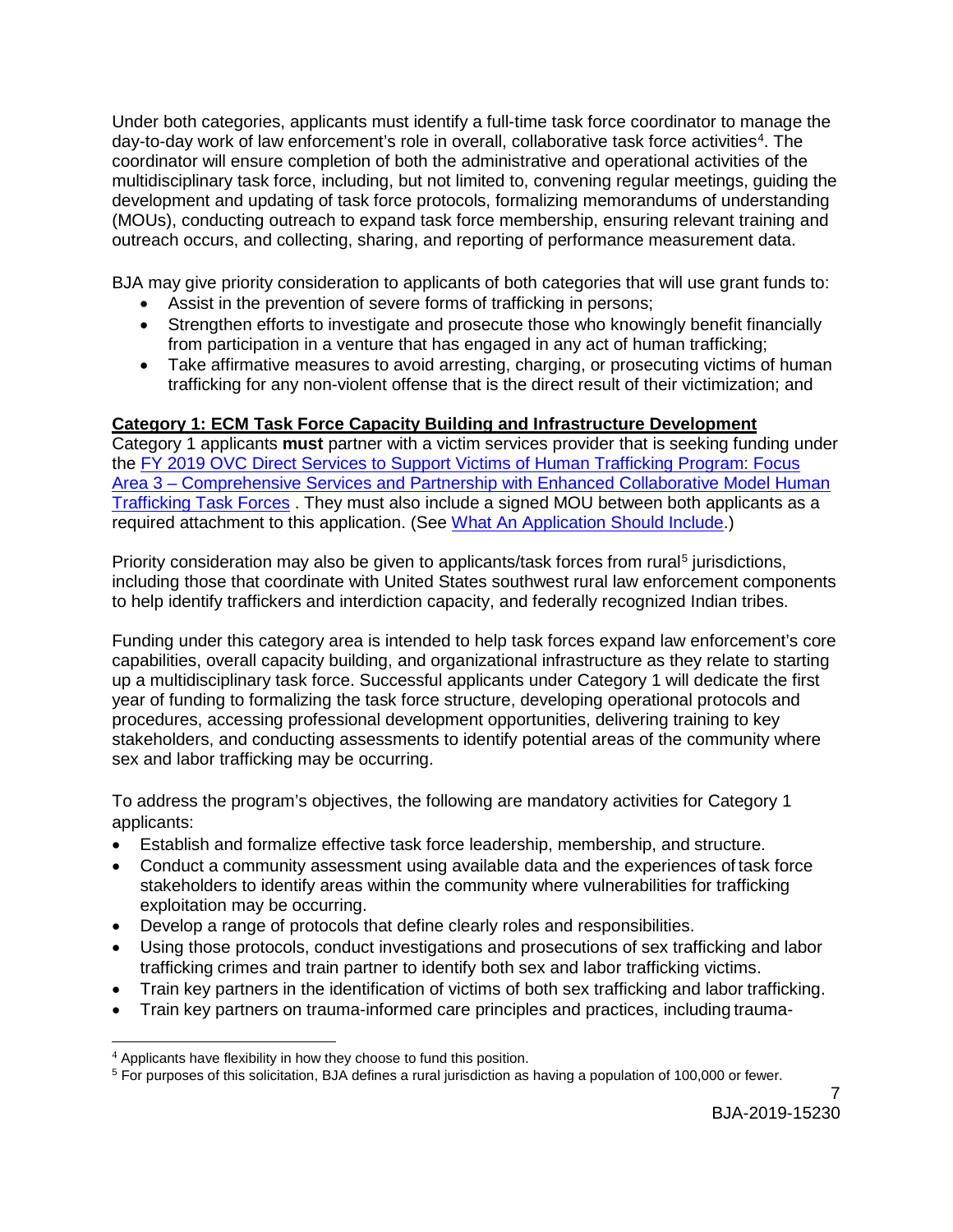informed protocols for identifying, screening, and interviewing victims of human trafficking.

- In partnership with an OVC-funded victim service provider, ensure there is a comprehensive array of services available for victims of all forms of human trafficking.
- Establish procedures for collecting, sharing, analyzing, and reporting data.
- Conduct ongoing assessment activities (routine data collection, analysis and data sharing) to assess and guide task force performance and produce annual reports documenting this effort.
- Where applicable, coordinate with Sexual Assault Kit Initiative (SAKI) sites operating in the same jurisdiction.

# **Required Category 1 deliverables are:**

- Completion of a **range of protocols**, at a minimum related to: information sharing and confidentiality, referrals to/from law enforcement and victim service providers, communication and working with the media, and data collection and data sharing.
- Develop a process or strategy that details how the task force will work with local and federal prosecutors to conduct case reviews and make referrals for both state and federal prosecutions
- **Annual reports** that detail ongoing task force assessment activities. These reports should outline how the use of data and analysis informed the task force activities, significant outcomes, and document a research partner's engagement with the task force.
- Submission to BJA, within the first 12 months of the award, **a training plan** that includes:
	- 1. Training topics to be delivered basic and advanced
	- 2. Key staff involved in the development of training and public awareness materials
	- 3. Target audiences for trainings and public awareness activities
	- 4. Frequency of training events
	- 5. Key staff involved in delivering training
	- 6. Identification of specific professional development opportunities for the task force coordinator and key law enforcement and victim services staff involved in the task force
- Development of **training and public awareness materials** to prevent and reduce sex and labor trafficking.
- Submission (at least 6 months prior to the grant end date) of a **plan for conducting proactive victim-centered investigations of labor and sex trafficking.** Please see page 19 for the specific information that should be included in this plan.
- Submission (at least 6 months prior to the grant end date) of **a task force sustainability plan** to BJA. The plan should address sustaining human trafficking task force operations, investigations, and services for victims after federal funding ends.

# **Category 2: Advancing ECM HT Task Force Operational Effectiveness**

Category 2 applicants must demonstrate an existing collaborative partnership with at least one lead victim services provider with the ability to coordinate a comprehensive array of services for victims of all forms of human trafficking identified by the task force. While not required, Category 2 applicants may consider partnering with a victim service provider that is seeking funding under the [FY 2019 OVC Direct Services to Support Victims of Human Trafficking Program: Focus](https://ovc.ncjrs.gov/Solicitation.aspx)  [Area 3 – Comprehensive Services and Partnership with Enhanced Collaborative Model Human](https://ovc.ncjrs.gov/Solicitation.aspx)  [Trafficking Task Forces.](https://ovc.ncjrs.gov/Solicitation.aspx) Applicants must include a signed MOU between both providers as a required attachment to this application. (See [What An Application Should Include.](#page-12-5))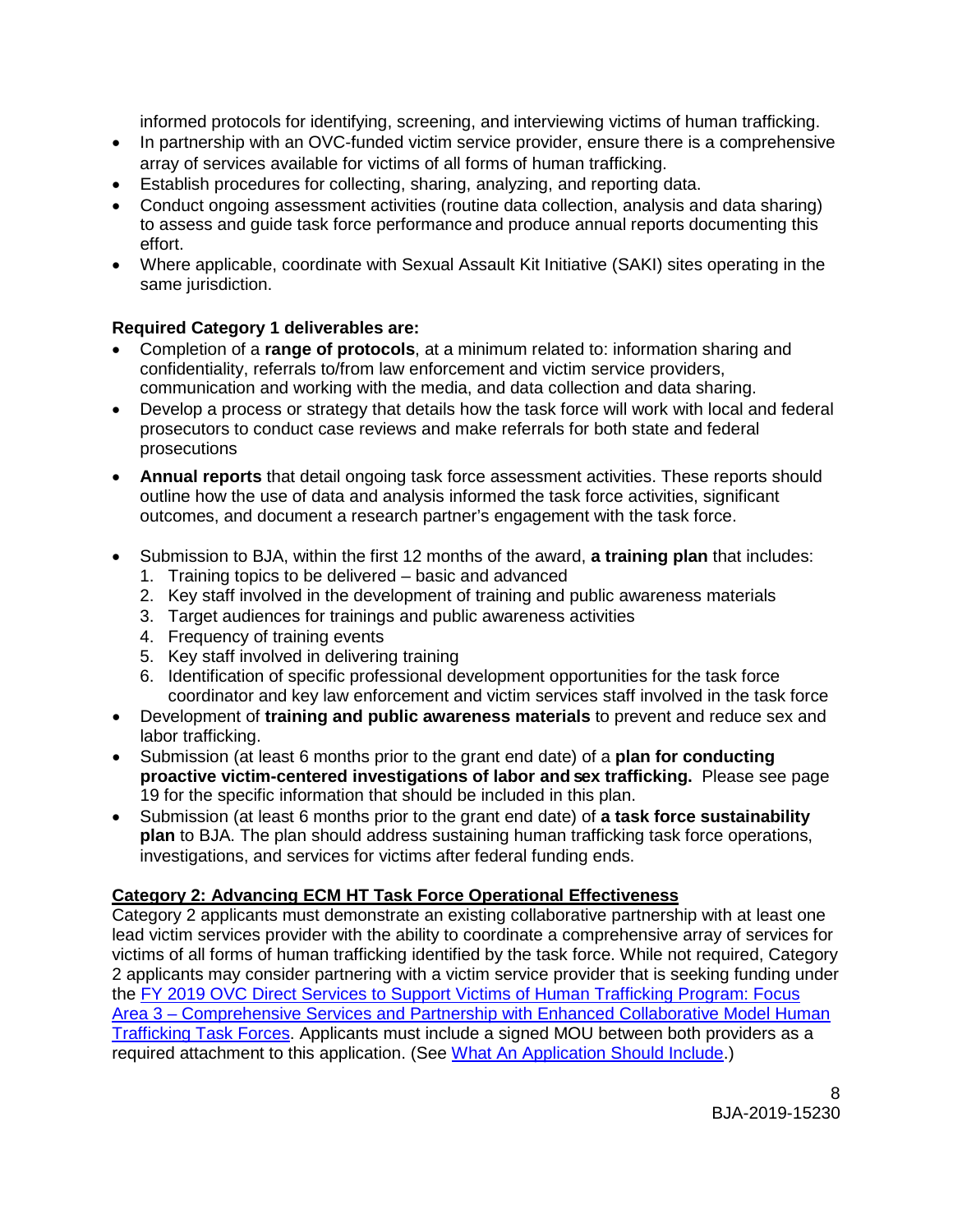Funding under this category is intended to help established task forces expand investigation and prosecution strategies and tools, broaden task force partnerships, ongoing task force assessment and use of data, and to strengthen operational protocols.

Priority consideration may also be given to applicants/task forces from rural<sup>[6](#page-8-0)</sup> jurisdictions, including those along the southwest border, federally recognized Indian tribes, and those ECM HT task forces that can demonstrate achievements in:

- Established task force leadership and structure and protocol development
- Identifying victims of labor and sex trafficking
- Successful investigations and prosecution of sex and labor trafficking crimes at the state and/or federal levels
- Established protocols (i.e., information sharing and confidentiality, referrals to/from law enforcement and victim service providers, communication and working with the media, data collection and data sharing, and delivery of a comprehensive array of services for all trafficking victims)
- Demonstrated working relationships with SAKI sites in the jurisdiction.

To address the program's objectives, the following are mandatory activities for **Category 2** applicants:

- Sustain consistent, experienced, and committed task force partnerships and coordination, including substantive leadership or participation from the U.S. Attorney's Office (USAO).
- Expand task force membership to include a comprehensive array of local, state, and federal prosecutors, law enforcement, representatives from other local, state, or federal task forces such as Internet Crimes Against Children (ICAC), labor and regulatory agencies, and system- and community-based victim service providers, specialized service providers, and other collaborative partners, such as the state department of labor, to ensure a focus on both sex and labor trafficking.
- Strengthen and expand collaborative partnerships between federal, state, and local law enforcement and nongovernmental organizations and solidify those relationships in revised or new MOUs. Consider new partners from school systems, public health, and other organizations that have data and/or resources that can assist the task force with achieving local or statewide objectives.
- Train law enforcement and prosecutors on victim-centered strategies for investigating and prosecuting human trafficking cases.
- Expand range of protocols and operational procedures to address all task force operational activities. Ensure these include trauma-informed protocols and ongoing training for law enforcement for identifying, screening, and interviewing victims of human trafficking.
- Work with victim service providers to deliver a comprehensive array of services to victims of all forms of human trafficking.
- Conduct ongoing task force assessment and analysis activities to assess and guide task force performance and produce annual reports documenting this effort.
- Integrate technology and analytics into the overall strategy and work to incorporate modern or advanced technology into task force operations.

# **Required Category 2 deliverables are:**

• Develop and implement a **specific strategy or set of strategies** for increasing the number

<span id="page-8-0"></span> <sup>6</sup> For purposes of this solicitation, BJA defines a rural jurisdiction as having a population of 100,000 or fewer.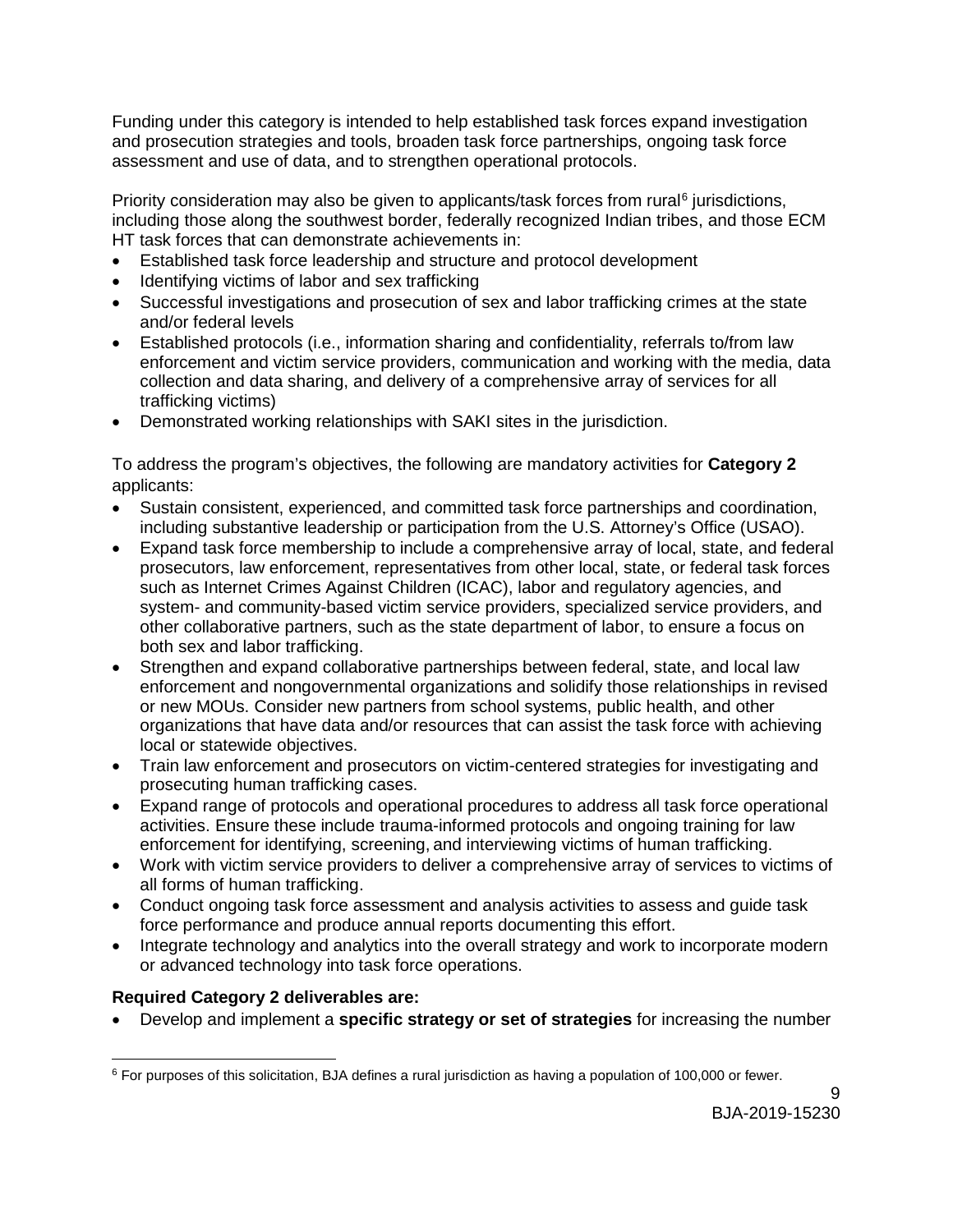of labortrafficking case referrals, investigations, and prosecutions at the state and federal levels.

- Develop a process or strategy that details how the task force will work with local and federal prosecutors to conduct case reviews and make referrals for both state and federal prosecutions
- Produce **annual reports** that detail ongoing task force assessment activities. These reports should outline how the use of data and analysis informed the task force activities, significant outcomes, and document a research partner's engagement with the task force..
- Develop a minimum of two different **peer-to-peer learning tools or resources** to highlight a multidisciplinary ECM HT promising or effective practice to share as a resource for other law enforcement entities and communities (including underserved and/or rural) that are combatting human trafficking crimes. Examples include, but are not limited to, a webinar, a case study on a successful investigation and prosecution at the state or federal level, a presentation at a national event, or content/module for a training curriculum on prevention, identification, investigation, or prosecution of labor trafficking.

#### **Interagency Coordination and Training and Technical Assistance Strategic Support**

BJA participates in and communicates regularly with many other federal agencies and working groups that focus on combatting human trafficking. BJA will continue to coordinate closely with these agencies and OVC on any FY 2019 ECM HT awards.

To ensure effectiveness in achieving task force activities and deliverables, applicants must agree to work closely with BJA and BJA's competitively selected TTA partner (currently the [International Association of Chiefs of Police\)](https://www.theiacp.org/projects/anti-human-trafficking-training-and-technical-assistance) to participate in information sharing sessions, engage in peer-to-peer exchanges of information and effective practices, and receive subject expertise that is relevant to support a high functioning, multidisciplinary ECM HT task force. These TTA activities will support task forces in improving capacities across the core elements of effective task force operations and to complete quality deliverables in a timely manner. BJA anticipates that ECM HT Program task forces will also be able to leverage TTA resources from a variety of other federal agencies; for example, the OVC-funded *[Human Trafficking Task Force](https://www.ovcttac.gov/taskforceguide/eguide/)  [e-Guide](https://www.ovcttac.gov/taskforceguide/eguide/)* serves as a comprehensive technical assistance resource for both new and established task forces.

The Objectives and Deliverables are directly related to the performance measures that demonstrate the results of the work completed, as discussed in Section D. Application and Submission Information, under Program Narrative.

The Objectives and Deliverables are directly related to the performance measures that demonstrate the results of the work completed, as discussed under [What an Application Should](#page-12-5)  [Include.](#page-12-5)

#### <span id="page-9-0"></span>**Evidence-Based Programs or Practices**

OJP strongly emphasizes the use of data and evidence in policymaking and program development in criminal justice, juvenile justice, and crime victim services. For additional information and resources on evidence-based programs or practices, see the [OJP Grant](https://www.ojp.gov/funding/Apply/Resources/Grant-App-Resource-Guide.htm)  [Application Resource Guide.](https://www.ojp.gov/funding/Apply/Resources/Grant-App-Resource-Guide.htm)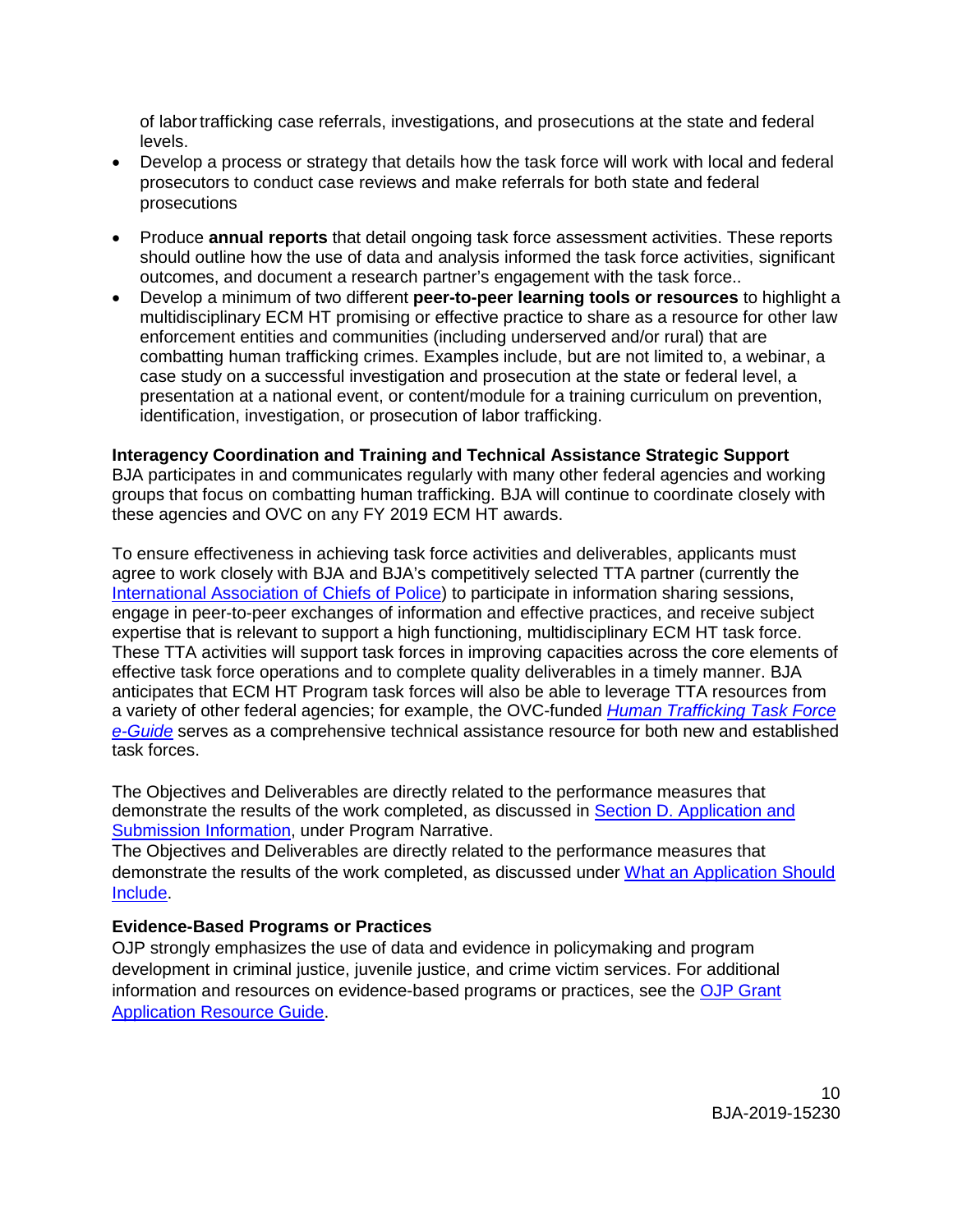# <span id="page-10-0"></span>**Information Regarding Potential Evaluation of Programs and Activities**

Applicants should be aware that the National Institute of Justice (NIJ) is currently conducting an evaluation of the Enhanced Collaborative Model Human Trafficking Task Forces. The evaluation will include no fewer than ten funded sites. Recipients and subrecipients awarded under this solicitation should expect to cooperate with program-related assessments or evaluation efforts, including the collection and provision of information or data requested by NIJ (or its designee). The information or data requested may be in addition to any other financial or performance data already required under this program.

# <span id="page-10-1"></span>**B. Federal Award Information**

#### **Category 1: Task Force Capacity Building and Infrastructure Development. Competition ID: BJA-2019-15290:**

| Maximum number of awards BJA expects to make   | 5               |
|------------------------------------------------|-----------------|
| Estimated maximum dollar amount for each award | \$800,000       |
| Period of performance start date               | October 1, 2019 |
| Period of performance duration                 | 36 months       |

#### **Category 2: Advancing Task Force Operational Effectiveness. Competition ID: BJA-2019- 15291**:

| 5               |
|-----------------|
| \$900,000       |
| October 1, 2019 |
| 36 months       |
|                 |

The total estimated amount awarded is up to \$8,500,000.

All awards are subject to the availability of appropriated funds and to any modifications or additional requirements that may be imposed by law.

#### <span id="page-10-2"></span>**Type of Award**

BJA expects to make any award under this solicitation in the form of a cooperative agreement, which is a type of award that provides for OJP to have substantial involvement in carrying out award activities. See the "Administrative, National Policy, and Other Legal Requirements" section of the [OJP Grant Application Resource Guide](https://ojp.gov/funding/Apply/Resources/Grant-App-Resource-Guide.htm) for important statutes, regulations, and award conditions that apply to many (or in some cases, all) OJP grants (and cooperative agreements).

Cooperative agreements include a condition in the award document that sets out the nature of the "substantial federal involvement" in carrying out the award and program. Generally stated, under OJP cooperative agreement awards, responsibility for the day-to-day conduct of the funded project rests with the recipient. OJP, however, may have substantial involvement in matters such as substantive coordination of technical efforts and site selection as well as review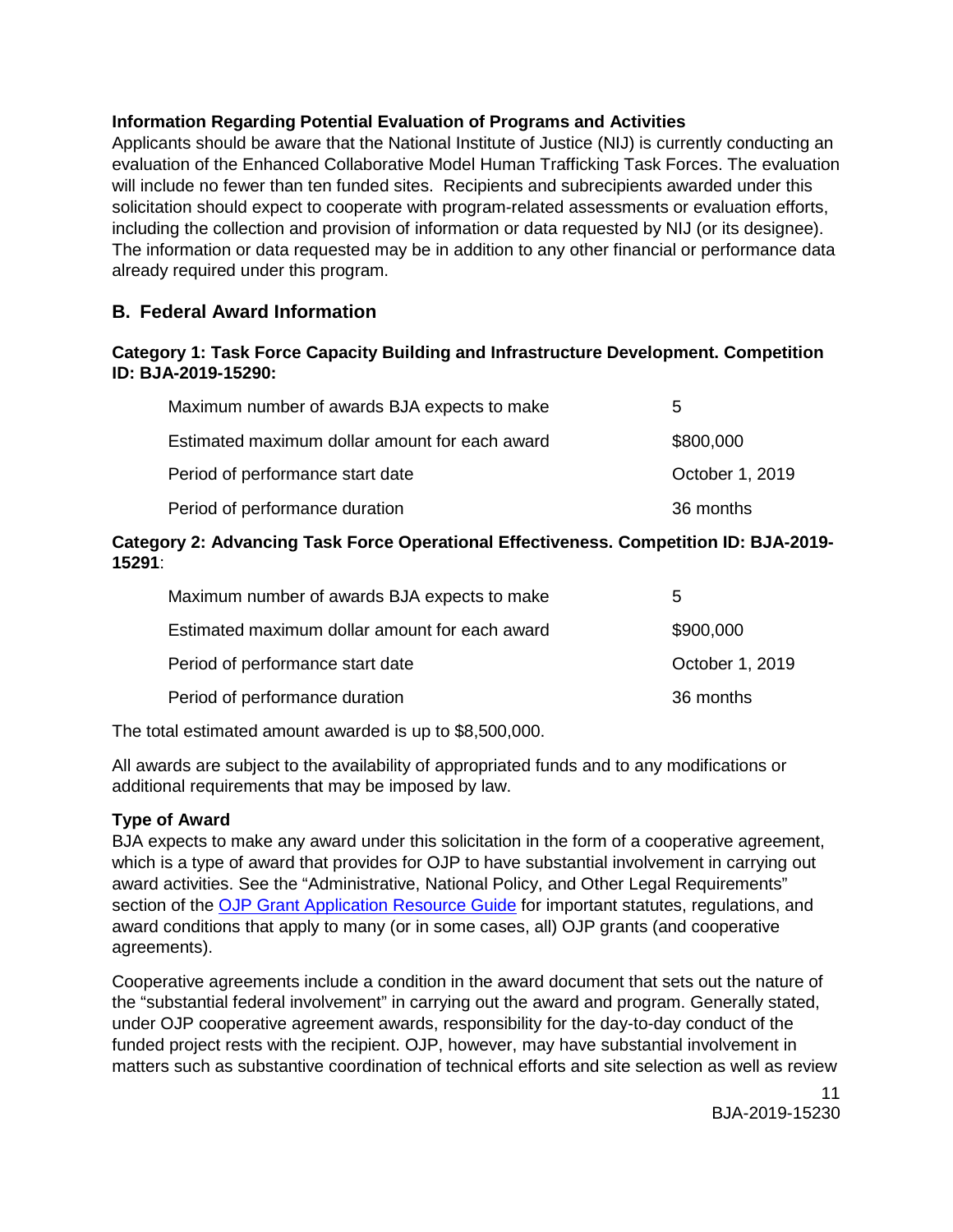and approval of project work plans, research designs, data collection instruments, and major project-generated materials. In addition, OJP often indicates in the award terms and conditions that it may redirect the project if necessary.

In addition to an award condition that sets out the nature of the anticipated "substantial federal involvement" in the award, cooperative agreements awarded by OJP include an award condition that requires specific reporting in connection with conferences, meetings, retreats, seminars, symposia, training activities, or similar events funded under the award.

#### <span id="page-11-0"></span>*Special Conditions*

Awards made under both categories may include a special condition precluding access to the full amount of grant funds until the applicant has addressed any issues related to documentation of its program strategy or budget, and the awarding agency issues a Grant Adjustment Notice (GAN) to remove the condition.

#### **Financial Management and System of Internal Controls**

Award recipients and subrecipients (including recipients or subrecipients that are pass-through entities) must, as described in the Part 200 Uniform Requirements<sup>[7](#page-11-4)</sup> as set out at 2 C.F.R. 200.303, comply with standards for financial and program management. See the OJP Grant [Application Resource Guide](https://www.ojp.gov/funding/Apply/Resources/Grant-App-Resource-Guide.htm) for additional information.

#### <span id="page-11-1"></span>**Budget Information**

#### <span id="page-11-2"></span>**Cost Sharing or Match Requirement**

This solicitation requires a 25 percent **cash or in-kind match.** [8](#page-11-5) . See the [OJP Grant Application](https://www.ojp.gov/funding/Apply/Resources/Grant-App-Resource-Guide.htm)  [Resource Guide](https://www.ojp.gov/funding/Apply/Resources/Grant-App-Resource-Guide.htm) for additional information on this match requirement.

#### <span id="page-11-3"></span>**Preagreement Costs (also known as Preaward Costs)**

Preagreement costs are costs incurred by the applicant prior to the start date of the period of performance of the federal award.

OJP does **not** typically approve preagreement costs; an applicant must request and obtain the prior written approval of OJP for all such costs. All such costs incurred prior to award and prior to approval of the costs are incurred at the sole risk of the applicant. (Generally, no applicant should incur project costs **before** submitting an application requesting federal funding for those costs.) Should there be extenuating circumstances that make it appropriate for OJP to consider approving preagreement costs, the applicant may contact the point of contact listed on the title page of the solicitation for the requirements concerning written requests for approval. If approved in advance by OJP, award funds may be used for preagreement costs, consistent with the recipient's approved budget and applicable cost principles. See the section titled Costs

<span id="page-11-4"></span> $\overline{a}$ <sup>7</sup> The "Part 200 Uniform Requirements" means the DOJ regulation at 2 C.F.R Part 2800, which adopts (with certain modifications) the provisions of 2 C.F.R. Part 200.

<span id="page-11-5"></span><sup>8</sup> Indian tribes and tribal organizations that otherwise are eligible for an award may be able to apply certain types of funds received from the federal government (for example, certain funds received under an Indian "self-determination contract") to satisfy all or part of a required "non-federal" match.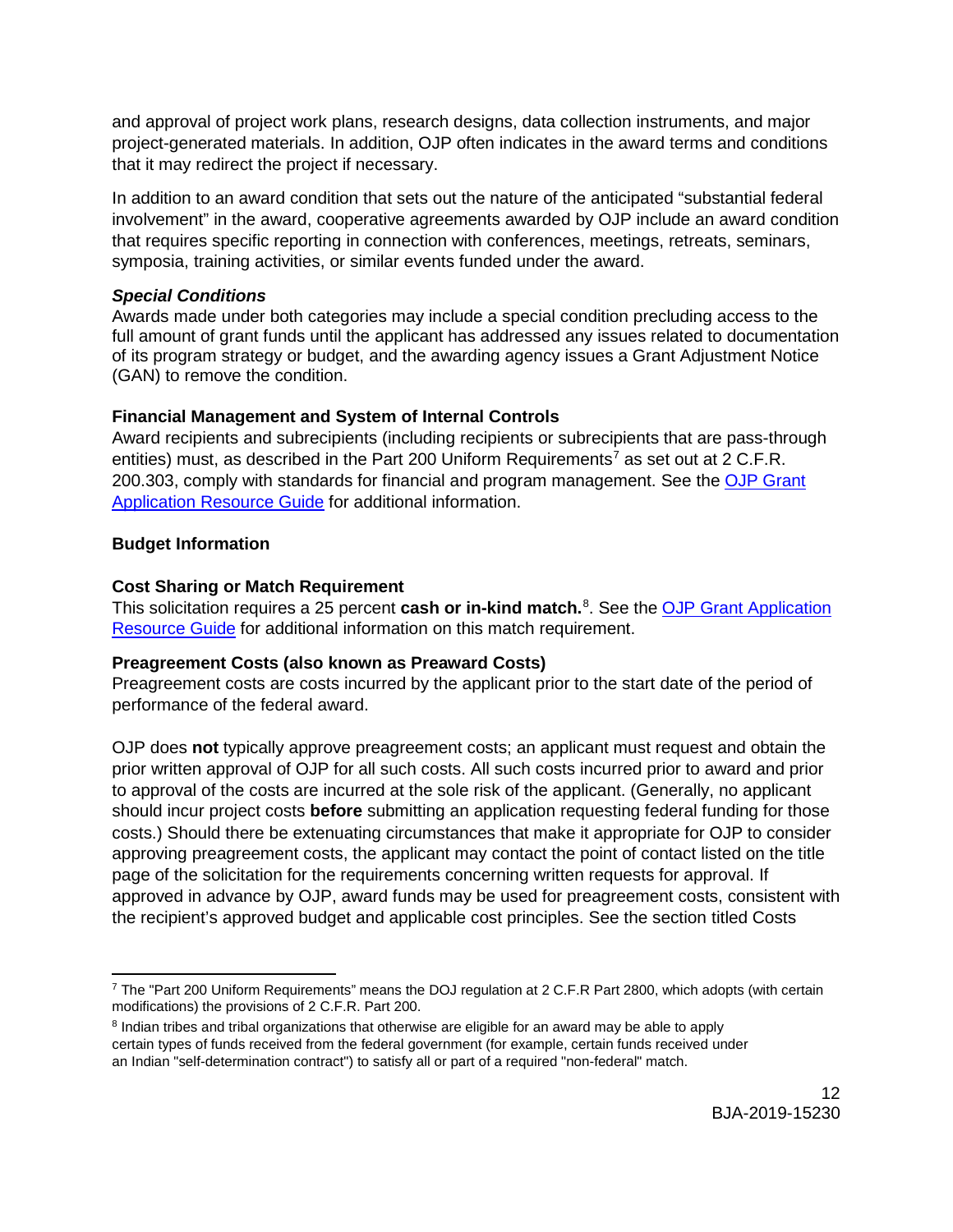Requiring Prior Approval in the DOJ Grants Financial Guide (Postaward Requirements) at <https://ojp.gov/financialguide/DOJ/index.htm> for more information.

# <span id="page-12-0"></span>**Limitation on Use of Award Funds for Employee Compensation; Waiver**

For applicants seeking the waiver, see the [OJP Grant Application Resource Guide](https://www.ojp.gov/funding/Apply/Resources/Grant-App-Resource-Guide.htm) for information.

# <span id="page-12-1"></span>**Prior Approval, Planning, and Reporting of Conference/Meeting/Training Costs**

OJP strongly encourages every applicant that proposes to use award funds for any conference-, meeting-, or training-related activity (or similar event) to review carefully—before submitting an application—the OJP and DOJ policy and guidance on approval, planning, and reporting of such events. See the [OJP Grant Application Resource Guide](https://www.ojp.gov/funding/Apply/Resources/Grant-App-Resource-Guide.htm) for information.

# <span id="page-12-2"></span>**Costs Associated With Language Assistance (if applicable)**

See the [OJP Grant Application Resource Guide](https://www.ojp.gov/funding/Apply/Resources/Grant-App-Resource-Guide.htm) for information on costs associated with language assistance that may be allowable.

# <span id="page-12-3"></span>**C. Eligibility Information**

For eligibility information, see title page.

For information on cost sharing or match requirements, see [Section B. Federal Award](#page-11-2)  [Information.](#page-11-2)

# <span id="page-12-4"></span>**D. Application and Submission Information**

# <span id="page-12-5"></span>**What an Application Should Include**

For this solicitation, BJA has designated the following application elements as critical: Program Narrative, Budget Detail Worksheet and Budget Narrative, and any required Memorandums of Understanding.

See the Application Elements and Formatting Instructions section of the [OJP Grant Application](https://ojp.gov/funding/Apply/Resources/Grant-App-Resource-Guide.htm)  [Resource Guide](https://ojp.gov/funding/Apply/Resources/Grant-App-Resource-Guide.htm) for information on, among other things, what happens to an application that does not contain all of the specified elements or that is nonresponsive to the scope of the solicitation*.*

# **1. Application for Federal Assistance (Standard Form (SF)-424)**

The SF-424 is a required standard form used as a cover sheet for submission of preapplications, applications, and related information. See the [OJP Grant Application Resource](https://www.ojp.gov/funding/Apply/Resources/Grant-App-Resource-Guide.htm)  [Guide](https://www.ojp.gov/funding/Apply/Resources/Grant-App-Resource-Guide.htm) for additional information on completing the SF-424.

**Intergovernmental Review:** This solicitation ("funding opportunity") **is not** subject to [Executive](https://www.archives.gov/federal-register/codification/executive-order/12372.html)  [Order 12372.](https://www.archives.gov/federal-register/codification/executive-order/12372.html) (In completing the SF-424, an applicant is to answer question 19 by selecting the response that the "Program is not covered by E.O. 12372.")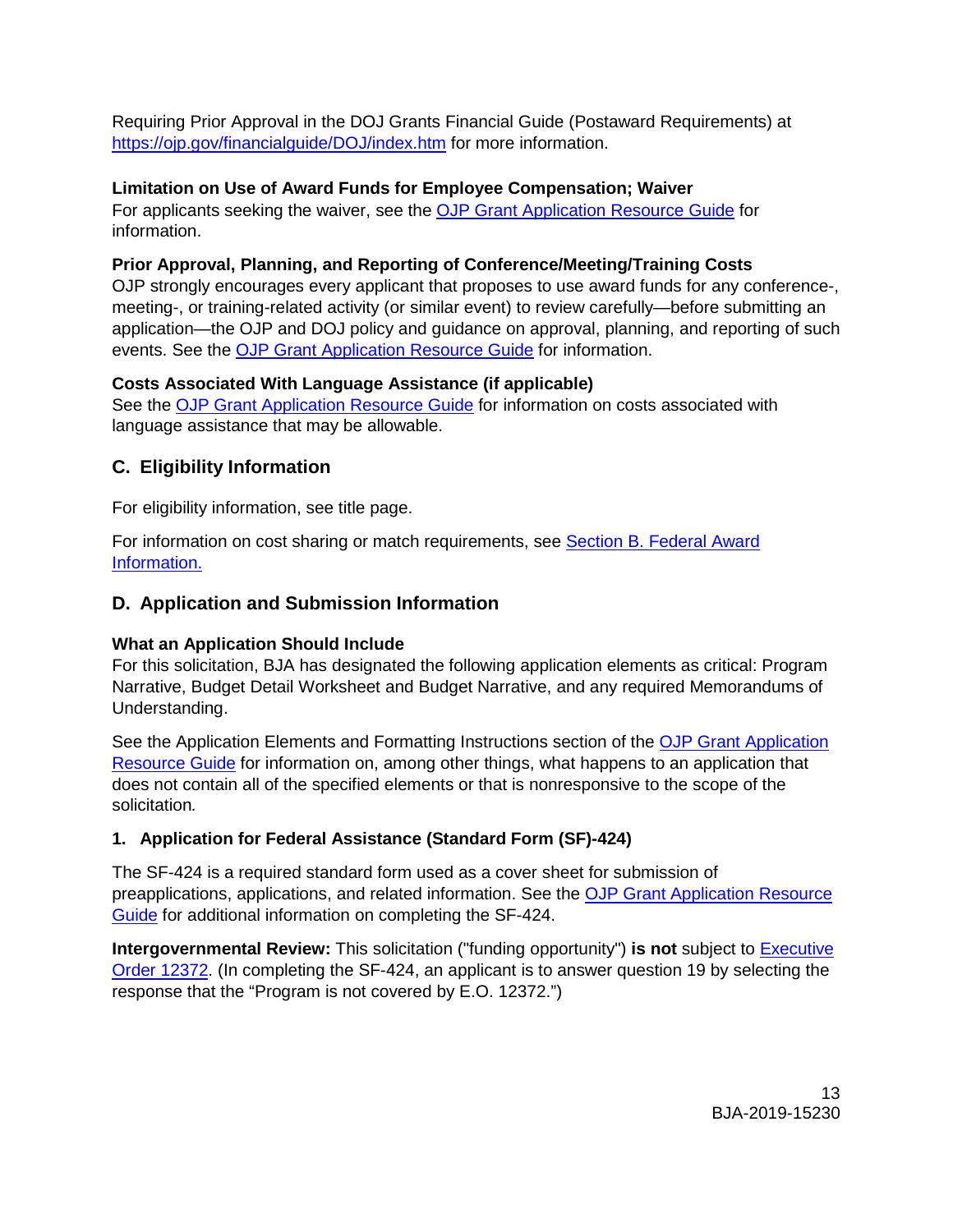# **2. Project Abstract**

Applications should include an abstract that summarizes the proposed project in 400 words or fewer. Project abstracts should be:

- Written for a general public audience.
- Submitted as a separate attachment with "Project Abstract" as part of its file name.
- Single-spaced, using a standard 12-point font (such as Times New Roman) with 1-inch margins.

For each project abstract:

- a. Include the formal name of the human trafficking task force.
- b. List the category of funding requested. Include any previous federal funding received from BJA or OVC in support of a human trafficking task force, including the year and dollar amount.
- c. Include population size of jurisdiction and a specific description of the geographic area where task force activities will be focused.
- d. State the legal name of the grant recipient and the victim service provider partner. For Category 1, please include a statement to confirm the victim service provider partner has applied or plans to apply for OVC FY 2019 funding.
- e. State the total federal amount requested for the life of the grant. This total amount should be the same amount listed on the SF-424 form and should align with the objectives of the solicitation.
- f. Provide the complete list of partners involved in the project, if any. If a research partner is included, identify the name of the research partner and his or her agency affiliation.
- g. Provide the number of human trafficking investigations and prosecutions conducted each year for the last 5 years and the number of trafficking victims served each of those years.

As a separate attachment, the project abstract will not count against the page limit for the program narrative.

All Project Abstracts should follow the detailed template available at [ojp.gov/funding/Apply/Resources/ProjectAbstractTemplate.pdf.](http://ojp.gov/funding/Apply/Resources/ProjectAbstractTemplate.pdf)

# **3. Program Narrative**

The program narrative must be double-spaced, using a standard 12-point font (Times New Roman is preferred); have no less than 1-inch margins; and must not exceed 20 pages. Pages should be numbered "1 of 20," "2 of 20," etc.

If the program narrative fails to comply with these length-related restrictions, BJA may consider such noncompliance in peer review and in final award decisions.

The following sections should be included as part of the program narrative:

- a. Statement of the Problem
- b. Project Design and Implementation
- c. Capabilities and Competencies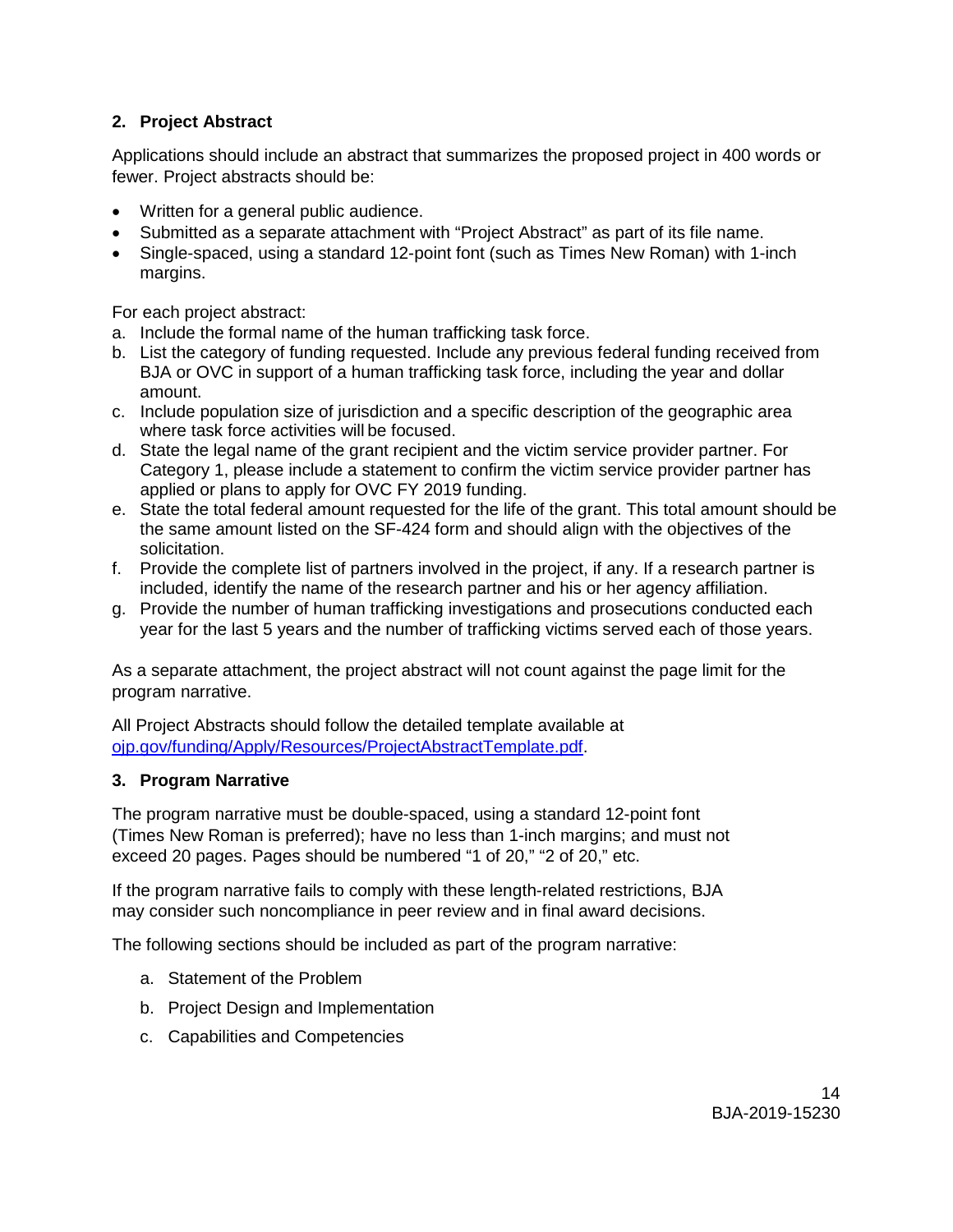d. Plan for Collecting the Data Required for this Solicitation's Performance **Measures** 

OJP will require each successful applicant to submit regular performance data that demonstrate the results of the work carried out under the award. The performance data directly relate to the objectives and deliverables identified under "Objectives and Deliverables" in [Section A. Program Description.](#page-4-3)

Applicants should visit OJP's performance measurement page at [www.ojp.gov/performance](https://www.ojp.gov/performance) for an overview of performance measurement activities at OJP.

The application should demonstrate the applicant's understanding of the performance data reporting requirements for this grant program and detail how the applicant will gather the required data.

Please note that applicants are **not** required to submit performance data with the application. Performance measures information is included as an alert that successful applicants will be required to submit performance data as part of the reporting requirements under an award.

Award recipients will be required to provide the relevant data by submitting quarterly performance metrics through BJA's online Performance Measurement Tool (PMT) located at [bjapmt.ojp.gov.](https://bjapmt.ojp.gov/) Applicants should examine the complete list of performance indicators at [https://bjapmt.ojp.gov/help/HT%20ECM\\_Measures\\_508.pdf.](https://bjapmt.ojp.gov/help/HT%20ECM_Measures_508.pdf)

# **Note on Project Evaluations**

An applicant that proposes to use award funds through this solicitation to conduct project evaluations should follow the guidance under Note on Project Evaluations in the [OJP Grant](https://www.ojp.gov/funding/Apply/Resources/Grant-App-Resource-Guide.htm)  [Application Resource Guide.](https://www.ojp.gov/funding/Apply/Resources/Grant-App-Resource-Guide.htm)

# **4. Budget Information and Associated Documentation**

Funds awarded through this program are designed to support costs for the key program activities of this program: **task force coordination, law enforcement investigations and prosecutions, training, and action research.** 

Applicants should budget for:

- Travel for required trainings: Include costs to support staff travel to attend professional development opportunities related to human trafficking and to deliver training.
- Required trainings for both categories are:
	- One task force kick-off meeting for ECM grantees and key task force agencies, as identified by OVC and BJA. The meeting will be held in 2020 for 2 days in a location to be determined. Plan for at least two representatives to attend (subject to change).
	- One national or regional human trafficking task force peer-to-peer learning event, as determined by BJA.
	- Applicants may choose a city or major hub near them for cost estimates as the meeting locations are to be determined.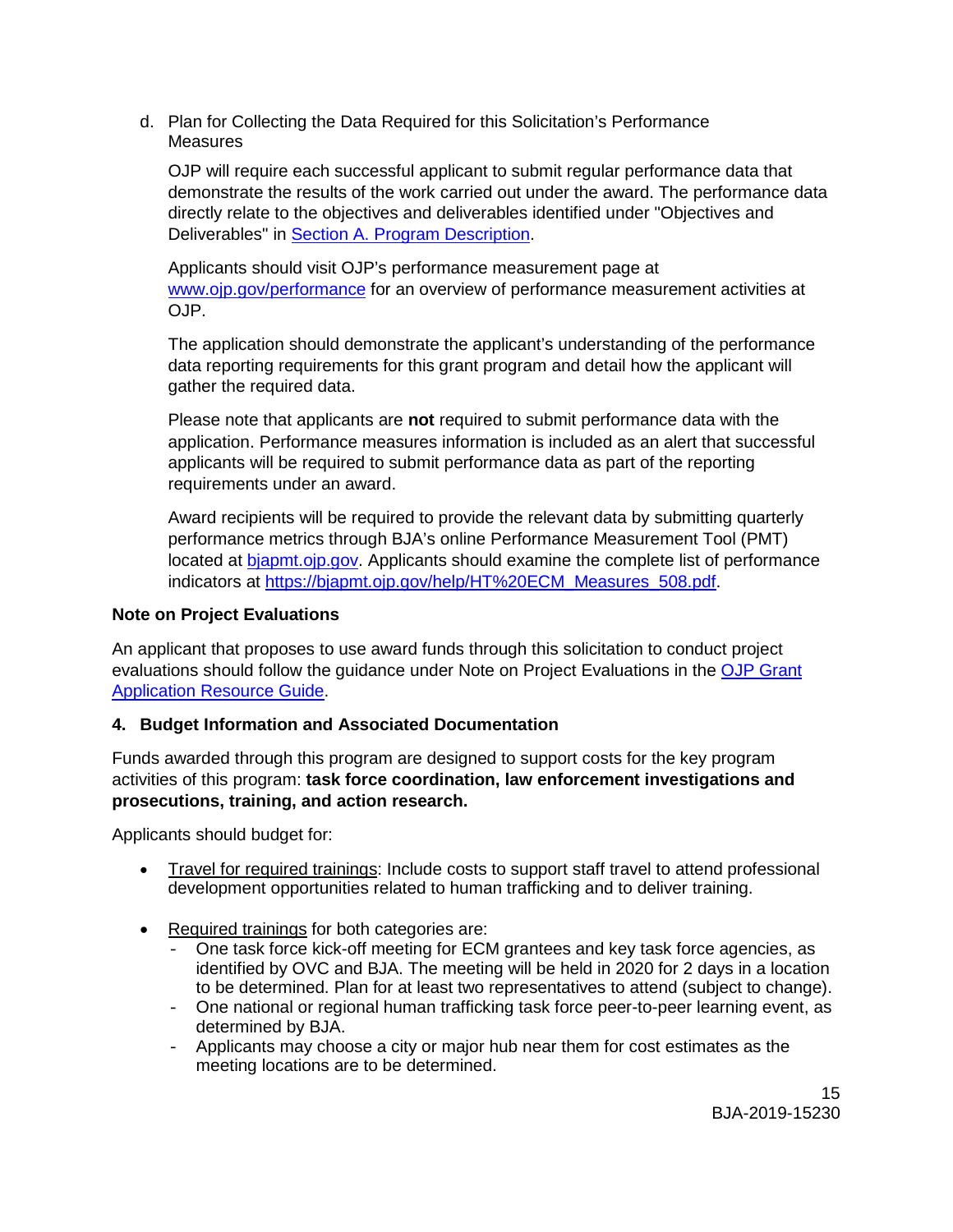• Human trafficking investigations: Applicants must dedicate line items, within the appropriate budget categories, to support victim-centered investigations of both labor and sex trafficking. Applications that propose a strategy that relies primarily on the use of overtime and applications that fail to dedicate adequate staffing resources to support proactive trafficking investigations involving direct victims of human trafficking are discouraged.

The Budget Summary at the end of the Budget Detail Worksheet should provide the subtotals for the federal request and the non-federal match amounts for the full 3-year period. The federal request and non-federal match amount stated in the Budget Summary should match the federal request that was entered into the SF-424.

See the Budget Preparation and Submission Information section of the [OJP Grant Application](https://www.ojp.gov/funding/Apply/Resources/Grant-App-Resource-Guide.htm)  [Resource Guide](https://www.ojp.gov/funding/Apply/Resources/Grant-App-Resource-Guide.htm) for details on the Budget Detail Worksheet, and on budget information and associated documentation, such as information on proposed subawards, proposed procurement contracts under awards, and preagreement costs.

# **5. Indirect Cost Rate Agreement**

See the Budget Preparation and Submission Information section of the **[OJP Grant Application](https://www.ojp.gov/funding/Apply/Resources/Grant-App-Resource-Guide.htm)  [Resource Guide](https://www.ojp.gov/funding/Apply/Resources/Grant-App-Resource-Guide.htm) for information.**

# **6. Tribal Authorizing Resolution (if applicable)**

An application in response to this solicitation may require inclusion of information related to a tribal authorizing resolution. See the [OJP Grant Application Resource Guide](https://www.ojp.gov/funding/Apply/Resources/Grant-App-Resource-Guide.htm) for information on tribal authorizing resolutions.

# **7. Financial Management and System of Internal Controls Questionnaire (including applicant disclosure of high-risk status)**

Every OJP applicant (other than an individual applying in his or her personal capacity) is required to download, complete, and submit the OJP Financial Management and System of Internal Controls Questionnaire (Questionnaire) at

https://oip.gov/funding/Apply/Resources/FinancialCapability.pdf as part of its application. See the [OJP Grant Application Resource Guide](https://www.ojp.gov/funding/Apply/Resources/Grant-App-Resource-Guide.htm) for additional information and submission instructions for this Questionnaire.

#### **8. Disclosure of Lobbying Activities**

Each applicant must complete and submit this information. See the [OJP Grant Application](https://www.ojp.gov/funding/Apply/Resources/Grant-App-Resource-Guide.htm)  [Resource Guide](https://www.ojp.gov/funding/Apply/Resources/Grant-App-Resource-Guide.htm) for additional information and submission instructions for this disclosure.

# **9. Applicant Disclosure of Pending Applications**

Each applicant is required to disclose whether it has (or is proposed as a subrecipient under) any pending applications for federally funded grants or cooperative agreements that (1) include requests for funding to support the same project being proposed in the application under this solicitation and (2) would cover any identical cost items outlined in the budget submitted to OJP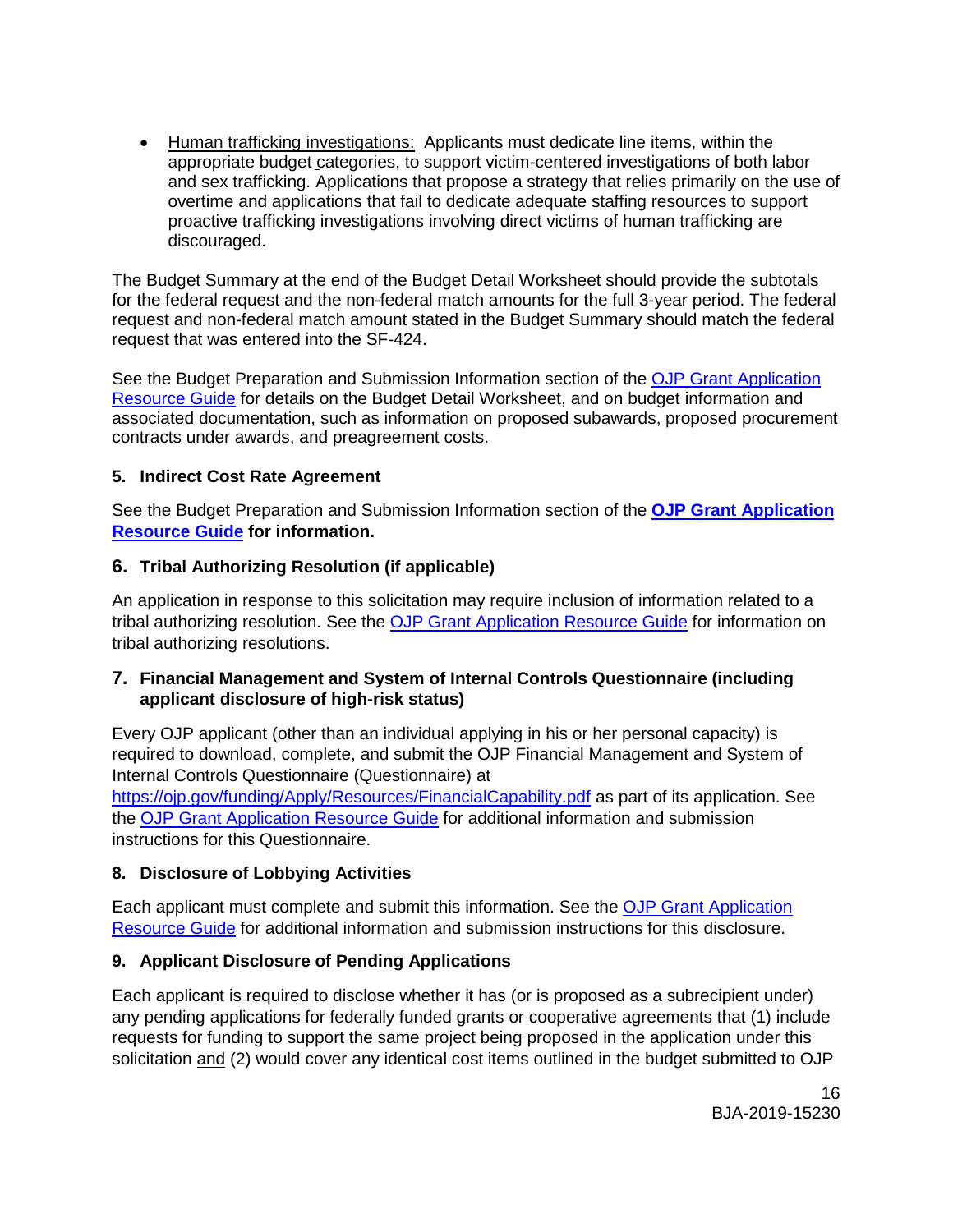as part of the application under this solicitation. For additional information on the submission requirements for this disclosure, see the [OJP Grant Application Resource Guide.](https://www.ojp.gov/funding/Apply/Resources/Grant-App-Resource-Guide.htm)

# **10. Applicant Disclosure and Justification – DOJ High Risk Grantees[9](#page-16-1) (if applicable)**

An applicant that is designated as a DOJ High Risk Grantee is to submit in GMS, as a separate attachment to its application, information that OJP will use, among other pertinent information, to determine whether it will consider or select the application for an award under this solicitation. The file should be named "DOJ High Risk Grantee Applicant Disclosure and Justification." (See, also, "Review Process," below, under Section E. Application Review Information, for a brief discussion of how such information may considered in the application review process.) See the [OJP Grant Application Resource Guide](https://www.ojp.gov/funding/Apply/Resources/Grant-App-Resource-Guide.htm) for additional information and submission instructions for this disclosure.

# **11. Research and Evaluation Independence and Integrity**

If an application proposes research (including research and development) and/or evaluation, the applicant must demonstrate research/evaluation independence and integrity, including appropriate safeguards, before it may receive award funds. For additional information regarding demonstrating research/evaluation independence and integrity, including appropriate safeguards, see the **OJP Grant Application Resource Guide**.

# **12. Additional Attachments**

<span id="page-16-0"></span>a. **Letters of Support and Memorandums of Understanding/Agreement (MOU/MOA)** Applicants may attach any letters of support as part of their application.

All applicants must submit an MOU that clearly articulates the specific roles and responsibilities of each partner and the scope or level of involvement each agency will have in the overall task force operations. The MOU should include the following information:

- The name of the task force
- MOU purpose and commitment to the task force vision, mission and objectives
- Roles and responsibilities of members with regard to task force leadership, task force administration, meeting participation, proactive investigation of trafficking crimes, identification of victims, direct victim services, training, public awareness, and outreach
- Proposed time period for the collaborative work (3 years, beginning October 1, 2019, through September 30, 2022)
- **Category 1 Applicants**: MOU must include both the applicant for this solicitation AND a victim service provider that is seeking funding under the [FY 2019 OVC](https://ovc.ncjrs.gov/Solicitation.aspx)  [Direct Services to Support Victims of Human Trafficking Program: Focus Area 3 –](https://ovc.ncjrs.gov/Solicitation.aspx)  [Comprehensive Services and Partnership with Enhanced Collaborative Model](https://ovc.ncjrs.gov/Solicitation.aspx)  [Human Trafficking Task Forces.](https://ovc.ncjrs.gov/Solicitation.aspx)

<span id="page-16-1"></span> $\overline{a}$  $9$  A "DOJ High Risk Grantee" is a recipient that has received a DOJ High-Risk designation based on a documented history of unsatisfactory performance, financial instability, management system or other internal control deficiencies, or noncompliance with award terms and conditions on prior awards, or that is otherwise not responsible.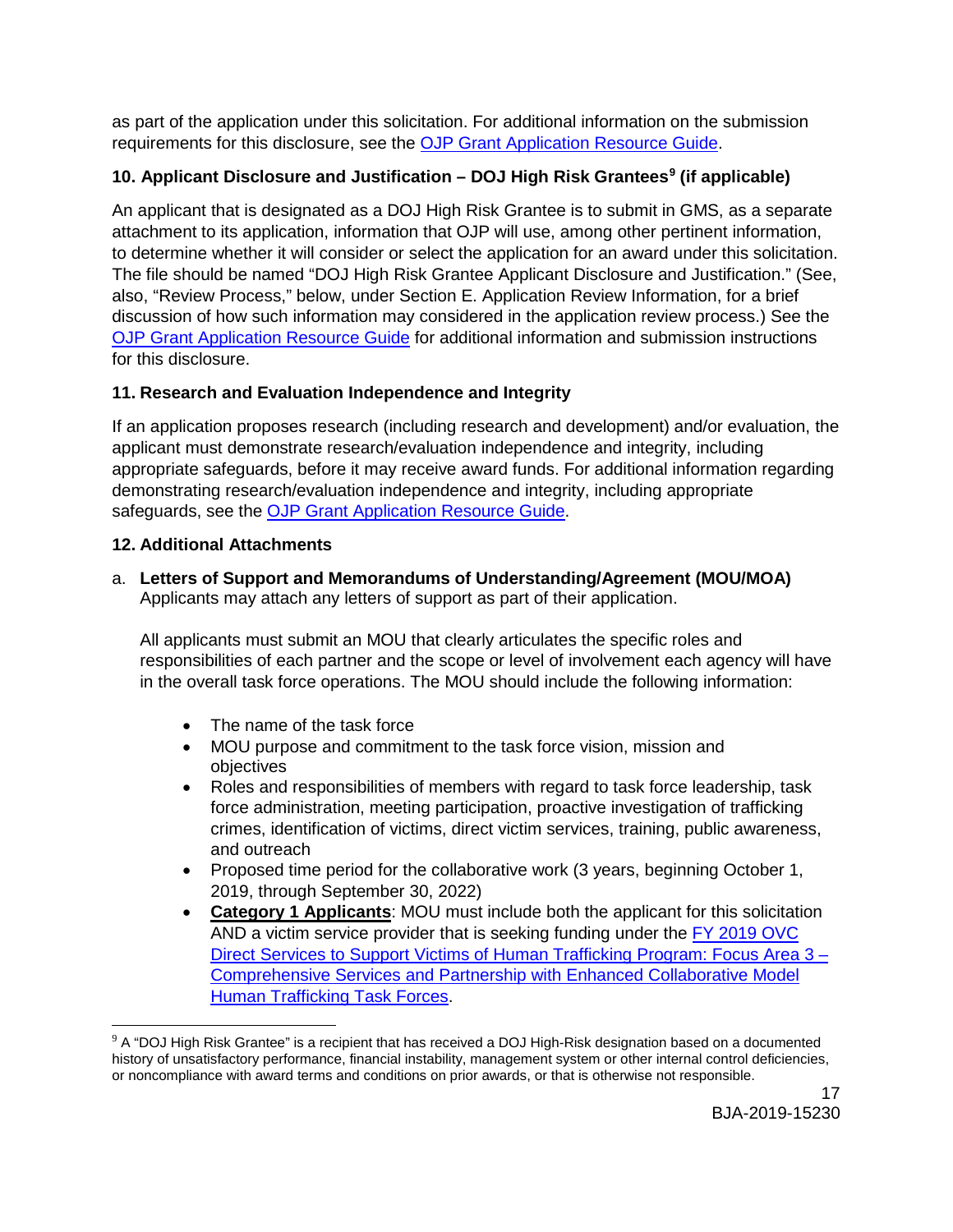• **Category 2 Applicants:** MOU must name and articulate a collaborative partnership with a victim service provider(s) with the capacity to provide a comprehensive array of services for victims of all forms of human trafficking

In addition to the required lead law enforcement agency and lead victim service provider, BJA strongly recommends that applicants include signatures from the agencies listed below in their MOUs:

- The lead law enforcement agency (required)
- The lead victim service provider (required)
- The USAO that has jurisdiction over the geographic region covered by the task force
- Federal law enforcement representation, preferably from both HSI and the FBI. Participation of both HSI and the FBI has been identified as a promising practice of successful BJA/OVC-funded task forces.
- The lead ICAC agency that supports ICAC task forces in the state or jurisdiction
- The state's local department of labor
- If the proposed geographic area of the task force includes tribal lands, the MOU should also include tribal law enforcement, including BIA direct service law enforcement, BIA contract law enforcement, tribal law enforcement, or another applicable law enforcement agency with jurisdiction within the tribal land.

# b. **Project Task and Timeline**

Attach a Project Timeline (with an estimated start date of January 1, 2020 with each project objective, activity, expected completion date, and responsible person or organization.

#### c. **Position Descriptions and Résumés**

Position descriptions and résumés for key positions should be tailored to the applicant to demonstrate qualifications of each key individual involved in the project.

#### d. **Task Force Sustainability Plan (Category 2 Applicants Only)**

Applicants must submit a completed task force sustainability plan. The plan should include a discussion of how the applicant will sustain human trafficking task force operations, investigations, and work with relevant partners to ensure services for victims after federal funding ends. The plan may:

- Identify community resources that will be leveraged in support of the task force.
- Describe plans to build volunteer, in-kind, financial, and other support that will enable task force operations to continue on a long-term basis.
- Describe plans to sustain the task force structure, investigations of human trafficking crimes, services for victims, and ongoing implementation of multidisciplinary task force protocols.
- e. **Plan for Conducting Proactive Victim-Centered Investigations of Labor and Sex Trafficking (Category 2 Applicants Only)**

This attachment must be double-spaced, using a standard 12-point font, should not exceed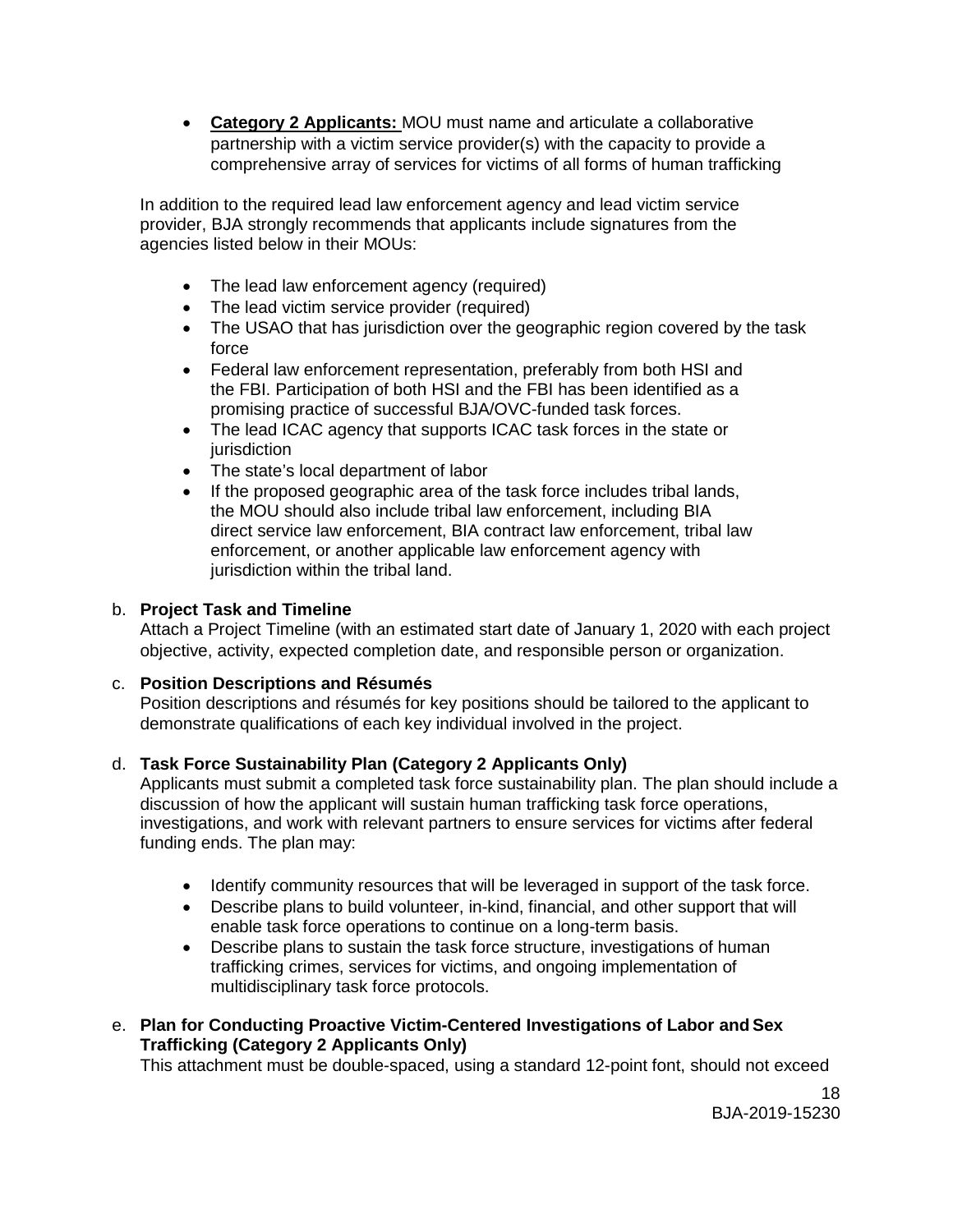10 pages, and:

- Identify the physical and organizational unit from which law enforcement investigative efforts will be based to support long-term, proactive investigations and policing efforts that allow a focus on both labor and sex trafficking.
- Describe the various investigative strategies that the law enforcement agency does or will employ to investigate all forms of trafficking (sex and labor).
- Explain how other federal, state, local, and tribal law enforcement investigations related to human trafficking are coordinated and leveraged to facilitate investigations of all types of human trafficking.
- Describe the staffing plan for law enforcement investigations.
- Describe how tips related to crimes of human trafficking (received from the community or self-reported by victims) are or will be investigated.
- Describe how victims of trafficking involved in investigations are or will be identified by law enforcement and referred for services.
- Describe any existing protocols that address identification of victims, interviewing victims, and notification to victims of their rights as crime victims.
- Describe how victim confidentiality is or will be maintained by the law enforcement agency.
- Describe how investigations are or will be coordinated with federal- and state-level prosecutors to ensure successful prosecutorial outcomes.
- Identify any specific strategies and prosecutorial coordination efforts for investigating and prosecuting labor trafficking.

**Applicants are discouraged from submitting plans that fail to provide adequate resources for the investigation of both sex and labor trafficking, that propose law enforcement operations that do not involve victims, that propose strategies that compromise victim safety, or that fail to address how resources will be coordinated with other federal- and state-funded law enforcement agencies.**

# f. **Training Plan (Category 2 Applicants Only)**

Category 2 applicants must submit a training plan that clearly identifies appropriate professional development opportunities/training for the law enforcement and other key task force partners. This attachment must be double-spaced, using a standard 12-point font, and should not exceed 4 pages.

# **The training plan should include the following information:**

- Key staff involved in the development of training and public awareness materials. Messaging must reflect the definition of a "victim of trafficking," as defined in 22 U.S.C. § 7102 (9) and Appendix A.
- Target audiences for trainings and public awareness activities.
- Training topics. All basic training materials should include information about both labor and sex trafficking and demonstrate the diversity of types of trafficking cases, victims, and traffickers.
- Tentative dates or frequency of training events.
- Key staff involved in delivering training (including the percent of grant time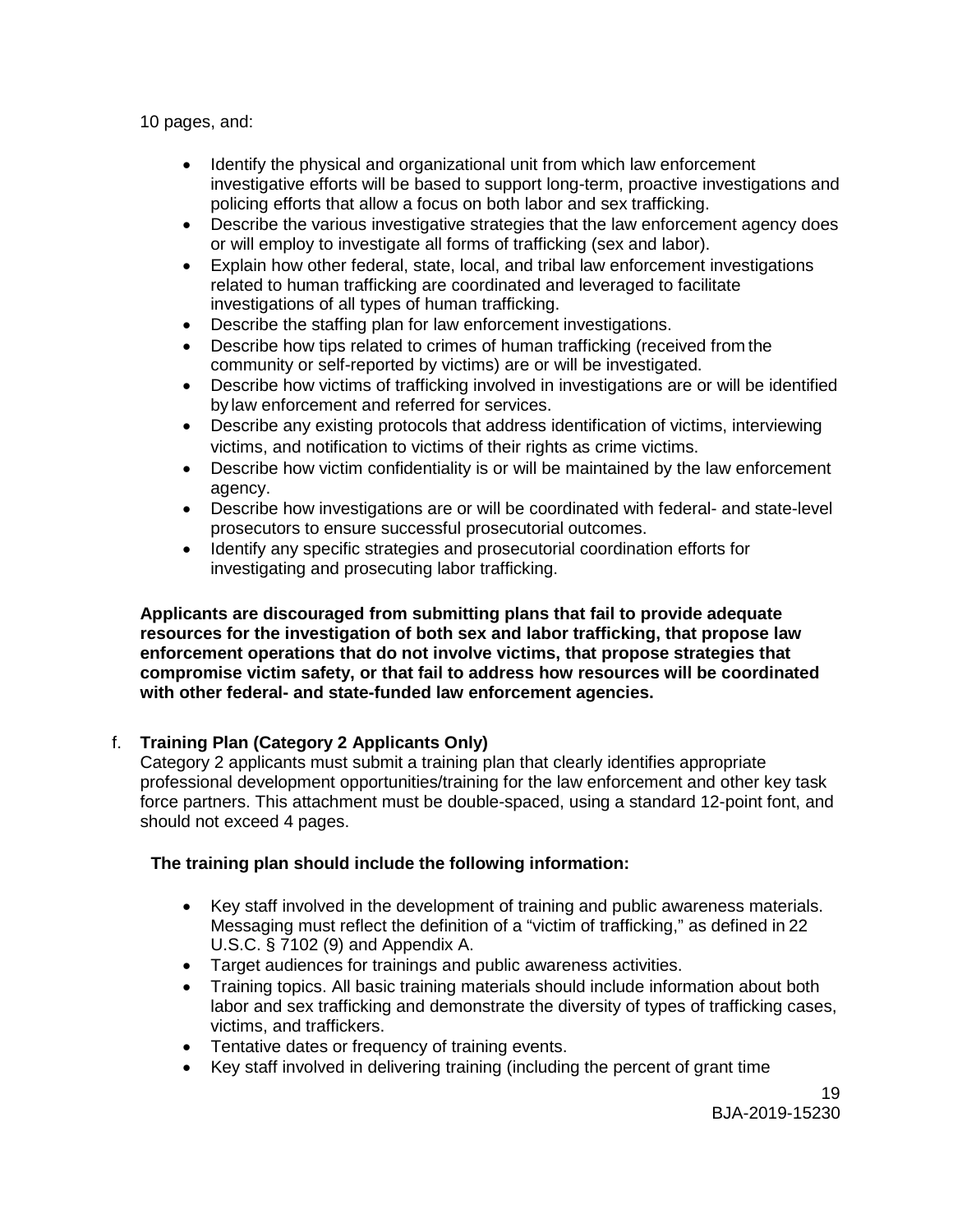dedicated to delivering training).

• Identification of specific professional development opportunities for the task force coordinator and key law enforcement and victim services staff involved in the task force. With prior approval, BJA encourages use of grant funds to attend local or national law enforcement trainings and regional or national trafficking conferences.

# g. **Plan for Ongoing Assessment of Task Force Operations**

All applicants must submit a plan for conducting data collection and analysis activities that will guide the task force in assessing task force performance throughout the life of the award. Applicants should budget between 5 to 10 percent of their total project budgets to support this ongoing analysis.

#### h. **Subrecipient and Procurement Contract Disclosures (if applicable)**

Each applicant must include a table that details the name of any individual consultant/subgrantee, the subrecipient's organization name, and the subrecipient organization's city and state as a separate attachment to its application. A sample table is provided below. The file should be named "Subrecipient and Procurement Contract Disclosure." An applicant that does not have any proposed subrecipients as described above is to submit, as a separate attachment, a statement to this effect: "[Applicant Name on SF-424] does not have any proposed or anticipated subrecipients or procurement contracts."

| <b>Subrecipient's Last</b><br>Name, First Name, if<br>available | Subrecipient's<br><b>Organization Name</b>     | <b>Subrecipient Organization's</b><br><b>City, State</b> |
|-----------------------------------------------------------------|------------------------------------------------|----------------------------------------------------------|
| Jane Doe                                                        | North County Youth<br><b>Mentoring Program</b> | North County, Ohio                                       |

#### **How To Apply (Grants.gov)**

Applicants must register in and submit applications through [Grants.gov,](https://www.grants.gov/) a primary source to find federal funding opportunities and apply for funding. Find information on how to apply in response to this solicitation in the [OJP Grant Application Resource Guide.](https://www.ojp.gov/funding/Apply/Resources/Grant-App-Resource-Guide.htm)

#### <span id="page-19-0"></span>**Registration and Submission Steps**

Applicants will need the following identifying information when searching for the funding opportunity on Grants.gov:

- CFDA #16.320, Services for Trafficking Victims
- Category 1: Task Force Capacity Building and Infrastructure Development Competition ID number: BJA-2019-15290
- Category 2: Advancing Task Force Operational Effectiveness Competition ID number: BJA-2019-15291

For information on each registration and submission step, see the [OJP Grant Application](https://www.ojp.gov/funding/Apply/Resources/Grant-App-Resource-Guide.htm)  [Resource Guide.](https://www.ojp.gov/funding/Apply/Resources/Grant-App-Resource-Guide.htm)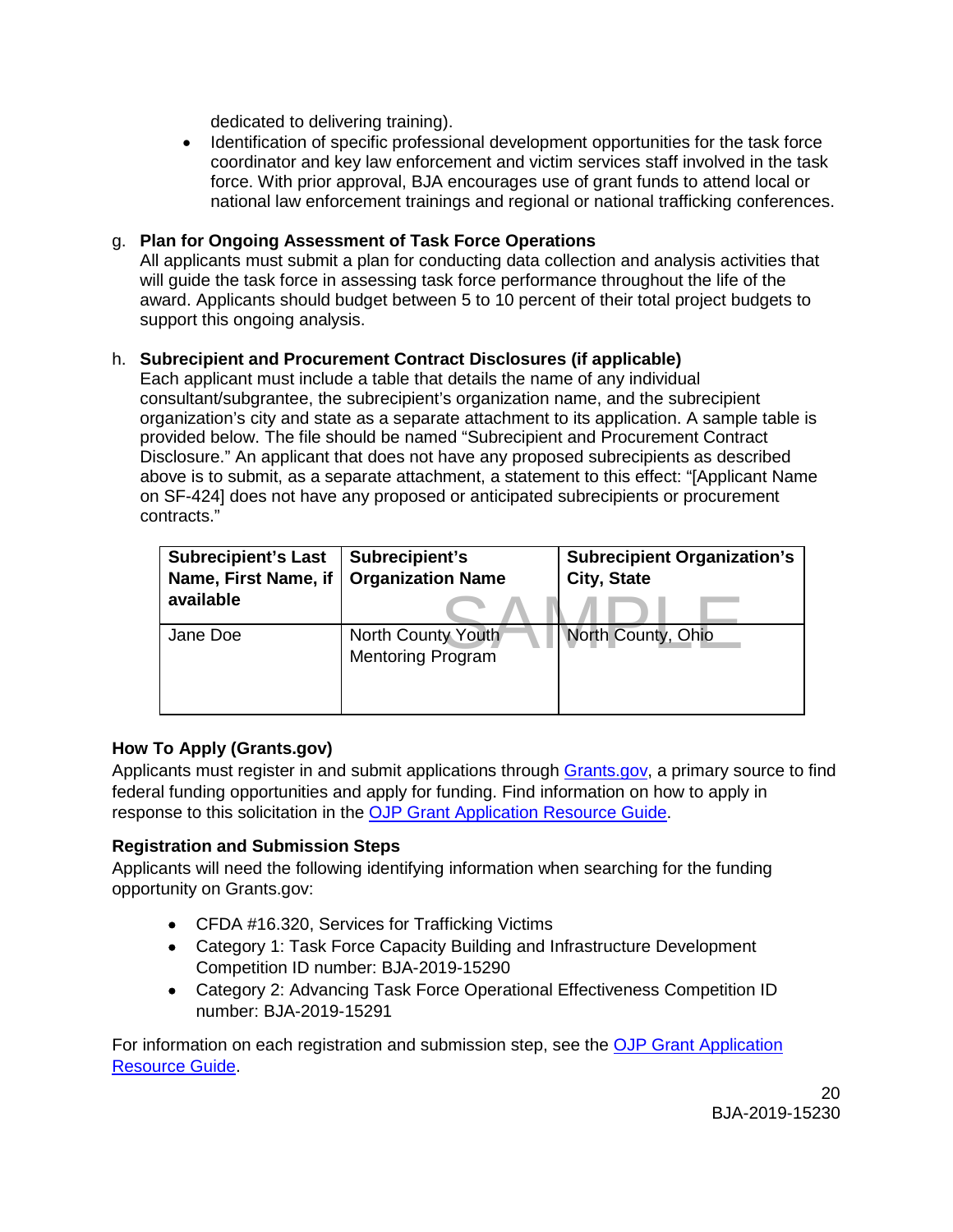# <span id="page-20-0"></span>**E. Application Review Information**

#### <span id="page-20-1"></span>**Review Criteria**

Applications that meet basic minimum requirements will be evaluated by peer reviewers using the following review criteria.

# <span id="page-20-2"></span>**1. Statement of the Problem (15 percent)**

- Describe the problem of human trafficking within the targeted jurisdiction or geographic area, including verifiable local, state, and federal data on investigations, prosecutions, and numbers of victims served over the last 5 years, broken down by type of trafficking (sex or labor). **Applicants must cite the source of these data.** Describe previous or current attempts to address the problem. For pre-existing task force, include the date when the task force was formed, whether or not the task force has received previous OVC and BJA human trafficking task force funding, and a history of law enforcement and service provider partnerships.
- Identify outstanding problems, gaps in services, unmet needs regarding identifying victims of all forms of human trafficking, and conducting investigations and prosecutions.
- Describe how this funding opportunity will help address these problems.

# **2. Project Design and Implementation Plan (40 percent)**

- Describe the planned task force leadership structure and membership, identifying representation from law enforcement, prosecutorial agencies, victim service providers, local regulatory agencies, and other related organizations.
- Identify who will be the task force coordinator.
- Discuss any protocols and procedures that guide the multidisciplinary work of the task force.

Category 1 applicants must outline the steps to produce a task force sustainability plan by the end of year 2 and the plan for conducting proactive victim centered investigations by the end of the grant.

Category 2 applicants must:

- Describe any achievements with regard to establishing strong leadership and task force structure, including information about the level of involvement and the role and responsibilities of the USAO and other federal law enforcement partners on the task force.
- Describe efforts to enhance and expand task force membership to include organizations that will help identify victims of labor trafficking and investigate labor trafficking crimes, including, for example, the state department of labor.
- Describe what protocols were developed with previous funding and indicate which protocols will be reviewed, updated, or developed within the next 3 years.
- Where applicable, describe outcomes associated with coordating task force efforts with SAKI sites in the jurisdiction. Where applicable geographically, describe progress working with U.S. border rural law enforcement components to identify and interdict sex and labor traffickers.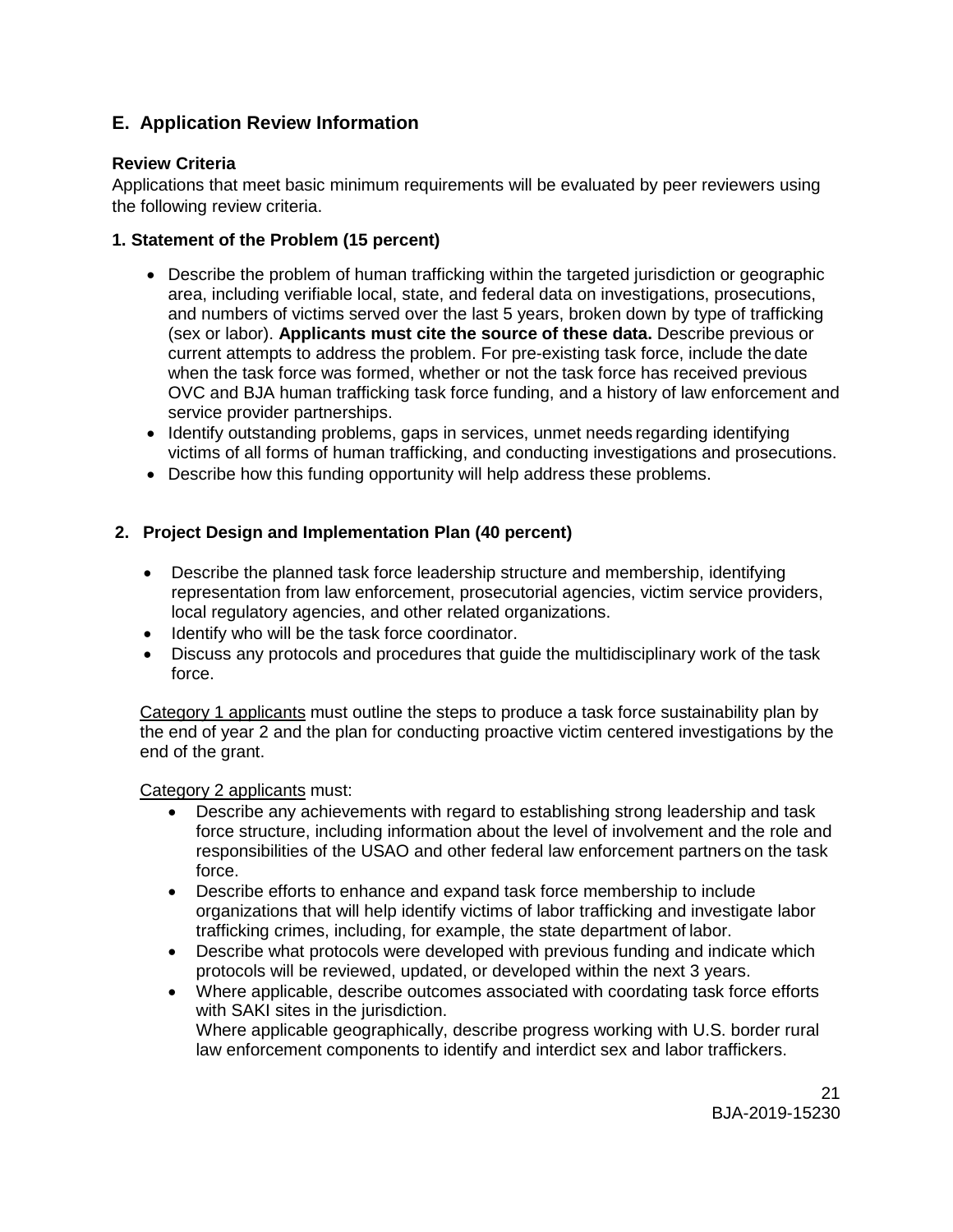# **3. Capabilities and Competencies, including job descriptions and résumés of key staff (20 percent)**

- Provide a detailed description of the capacity of the agency and experience and qualifications of key personnel to achieve the project objectives and complete the project activities and deliverables.
- Describe the expertise and staffing structure for the law enforcement and the partner victim service provider organizations.

# **4. Plan for Collecting the Data Required for this Solicitation's Performance Measures (10 percent)**

- Describe who will be responsible for collecting and reporting the required performance measures and how data will be collected.
- List any additional performance metrics that will be used to assess the project's effectiveness and the process for collecting the information.
- Discuss what data sources will be used and any legal, policy, or other barriers to gaining access to the data and how those barriers will be addressed.
- Identify the category of measures that best fits your project activities.
- Where applicable, a description of how agencies will share and analyze aggregate data reported through BJA's PMT and OVC's Trafficking Information Management System (TIMS)<sup>[10](#page-21-0)</sup> in order to document task force achievements and develop a comprehensive understanding of the problem of human trafficking within the geographic region.

# **5. Budget (15 percent)**

- Submit a budget that is complete, cost effective, and allowable.
- The budget narrative should generally demonstrate how the applicant will maximize cost effectiveness of grant expenditures. The budget narrative should demonstrate cost effectiveness in relation to potential alternatives and the objectives of the project. [11](#page-21-1)

#### **Review Process**

OJP is committed to ensuring a fair and open process for making awards. BJA reviews an application to make sure that the information presented is reasonable, understandable, measurable, and achievable, as well as consistent with the solicitation requirements. See the [OJP Grant Application Resource Guide](https://www.ojp.gov/funding/Apply/Resources/Grant-App-Resource-Guide.htm) for information on the application review process for this solicitation.

<span id="page-21-0"></span> $\ddot{ }$  $10$  OVC grantees report in the TIMS system; this coordination of data reporting is necessary for applicants that partner with an OVC-funded victim service provider.

<span id="page-21-1"></span><sup>&</sup>lt;sup>11</sup> Generally speaking, a reasonable cost is a cost that, in its nature or amount, does not exceed that which would be incurred by a prudent person under the circumstances prevailing at the time the decision was made to incur the costs.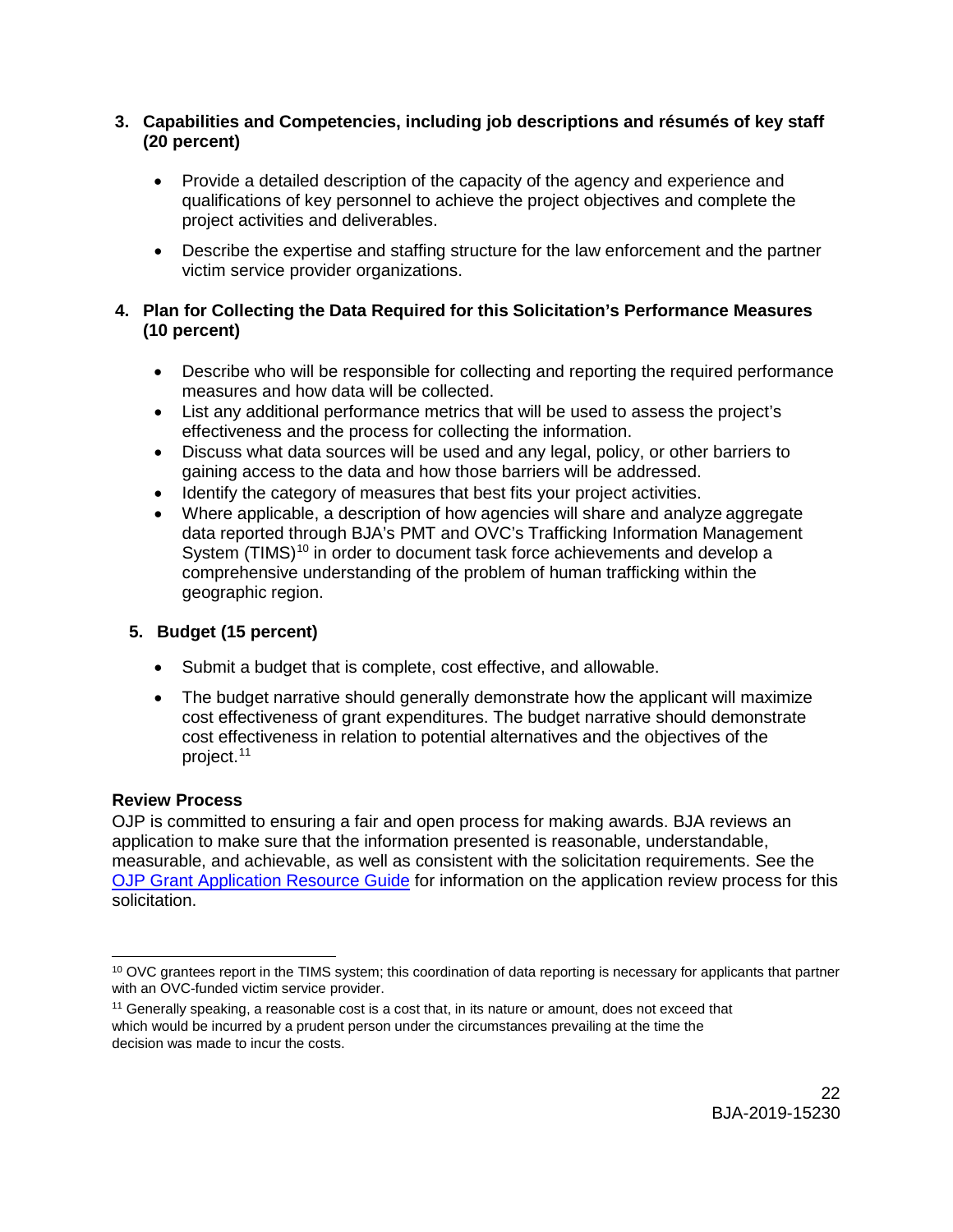Pursuant to the Part 200 Uniform Requirements, before award decisions are made, OJP also reviews information related to the degree of risk posed by the applicant. Among other things to help assess whether an applicant that has one or more prior federal awards has a satisfactory record with respect to performance, integrity, and business ethics, OJP checks whether the applicant is listed in SAM as excluded from receiving a federal award.

In addition, if OJP anticipates that an award will exceed \$250,000 in federal funds, OJP also must review and consider any information about the applicant that appears in the nonpublic segment of the integrity and performance system accessible through SAM (currently, the Federal Awardee Performance and Integrity Information System, FAPIIS).

**Important note on FAPIIS:** An applicant, at its option, may review and comment on any information about itself that currently appears in FAPIIS and was entered by a federal awarding agency. OJP will consider any such comments by the applicant, in addition to the other information in FAPIIS, in its assessment of the risk posed by the applicant.

Absent explicit statutory authorization or written delegation of authority to the contrary, all final award decisions will be made by the Assistant Attorney General, who may take into account not only peer review ratings and BJA recommendations, but also other factors as indicated in this section.

# <span id="page-22-0"></span>**F. Federal Award Administration Information**

# <span id="page-22-1"></span>**Federal Award Notices**

See the [OJP Grant Application Resource Guide](https://www.ojp.gov/funding/Apply/Resources/Grant-App-Resource-Guide.htm) for information on award notifications and instructions.

# <span id="page-22-2"></span>**Administrative, National Policy, and Other Legal Requirements**

OJP strongly encourages prospective applicants to review information on post-award legal requirements and common OJP award conditions **prior** to submitting an application. See the [OJP Grant Application Resource Guide](https://www.ojp.gov/funding/Apply/Resources/Grant-App-Resource-Guide.htm) for additional information on administrative, national policy, and other legal requirements.

# <span id="page-22-3"></span>**Information Technology (IT) Security Clauses**

An application in response to this solicitation may require inclusion of information related to information technology security. See the [OJP Grant Application Resource Guide](https://www.ojp.gov/funding/Apply/Resources/Grant-App-Resource-Guide.htm) for information on information technology security.

#### <span id="page-22-4"></span>**General Information About Post-Federal Award Reporting Requirements**

In addition to the deliverables described in [Section A. Program Description,](#page-4-3) any recipient of an award under this solicitation will be required to submit certain reports and data.

Required reports. Recipients typically must submit quarterly financial reports, semi-annual progress reports, final financial and progress reports, and, if applicable, an annual audit report audit report in accordance with the Part 200 Uniform Requirements or specific award conditions. Future awards and fund drawdowns may be withheld if reports are delinquent. (In appropriate cases, OJP may require additional reports.)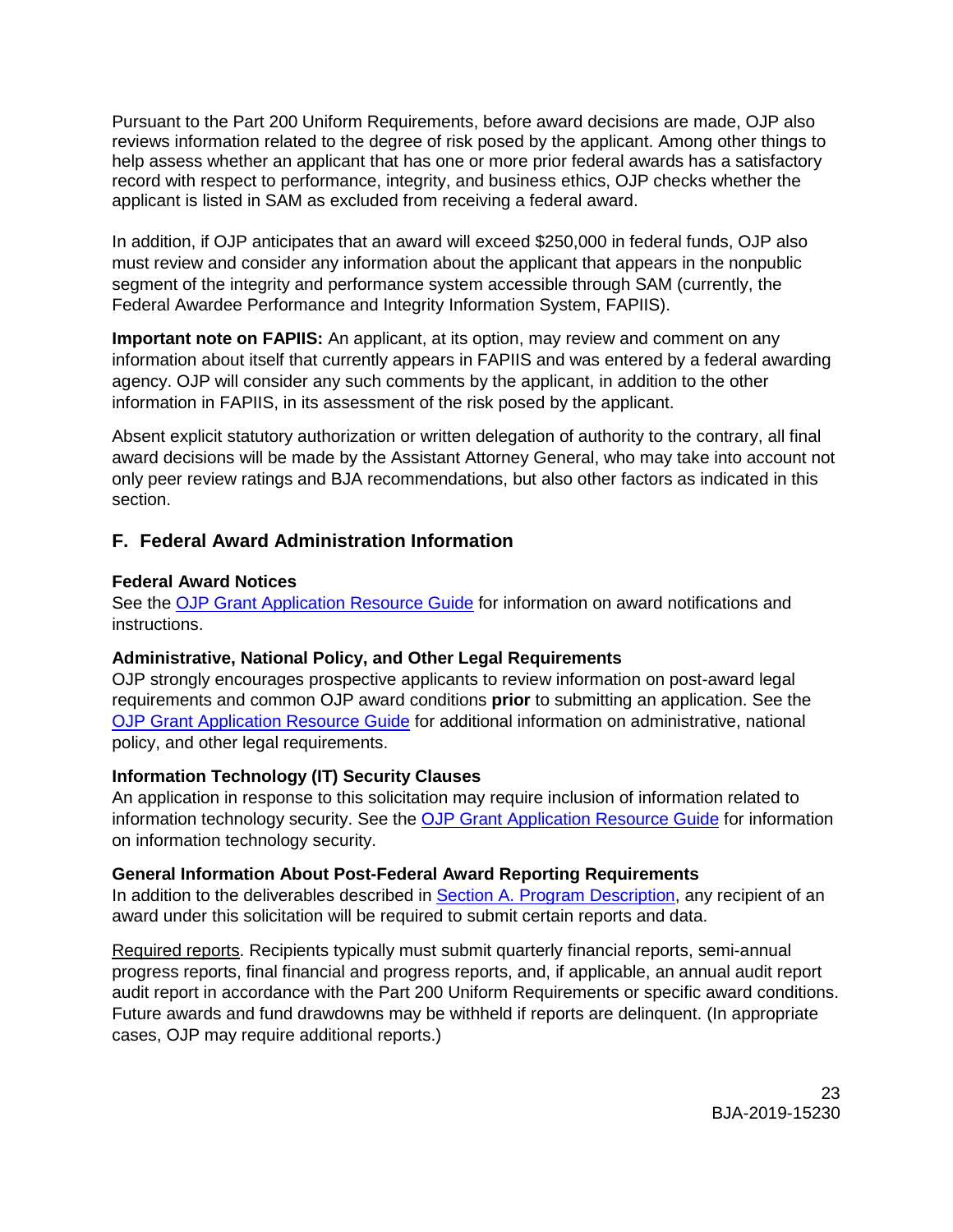See the [OJP Grant Application Resource Guide](https://www.ojp.gov/funding/Apply/Resources/Grant-App-Resource-Guide.htm) for additional information on specific postaward reporting requirements, including performance measures data.

# <span id="page-23-0"></span>**G. Federal Awarding Agency Contact(s)**

For OJP contact(s), see page 2.

For contact information for Grants.gov, see page 2.

# <span id="page-23-1"></span>**H. Other Information**

#### <span id="page-23-2"></span>**Freedom of Information and Privacy Act (5 U.S.C. 552 and U.S.C. 552a)**

All applications submitted to OJP (including all attachments to applications) are subject to the federal Freedom of Information Act (FOIA) and to the Privacy Act. See the OJP Grant [Application Resource Guide](https://www.ojp.gov/funding/Apply/Resources/Grant-App-Resource-Guide.htm) for information on DOJ and OJP processes with regard to application information requested pursuant to FOIA.

#### <span id="page-23-3"></span>**Provide Feedback to OJP**

To assist OJP in improving its application and award processes, OJP encourages applicants to provide feedback on this solicitation, the application submission process, and/or the application review process. See the [OJP Grant Application Resource Guide](https://www.ojp.gov/funding/Apply/Resources/Grant-App-Resource-Guide.htm) for information on providing solicitation feedback to OJP.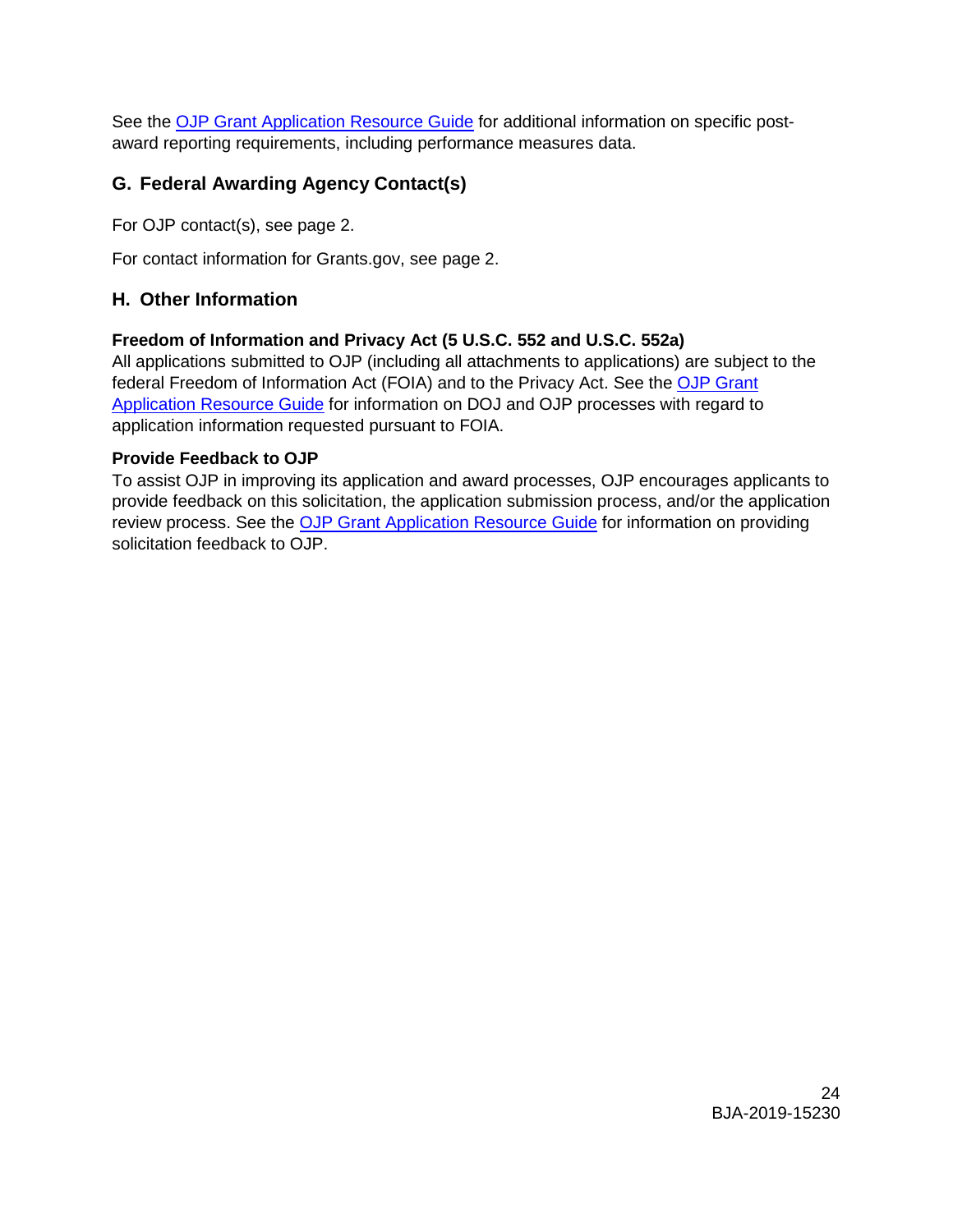# **Appendix A: Definitions**

<span id="page-24-0"></span>For the purpose of this solicitation, the following definitions are used:

**Comprehensive services:** An array of services that should be made available to a trafficking victim. At a minimum, these services include shelter; intensive case management; safety planning; crisis intervention; victim advocacy; legal assistance; mental health treatment, including individual and group counseling; support in family reunification and preservation; medical care; dental care; substance abuse treatment; assistance with educational needs or GED; life skills training; transportation; and other necessary services. These services must be made available for victims identified under this initiative in coordination with other existing local, state, and federal resources. See [Human Trafficking Task Force e-Guide](https://www.ovcttac.gov/taskforceguide/eguide/4-supporting-victims/42-victim-service-provider-intake-and-needs-assessment/) for a list of victim services specific to human trafficking victims.

**Continued Presence (CP):** A temporary immigration status provided to individuals identified by law enforcement as victims of human trafficking. This status allows victims of human trafficking to remain in the United States temporarily during the ongoing investigation into the human trafficking-related crimes committed against them. CP is initially granted for 2 years and may be renewed in 1-year increments.

**Foreign national victim:** A person who is not a U.S. citizen or a legal permanent resident of the United States and is trafficked within the United States, its territories, American Samoa, or the Northern Mariana Islands. This includes those with immigration documents and those who are undocumented.

**Health and Human Services Certification:** Certification grants adult foreign victims of human trafficking access to federal benefits and services to the same extent as refugees. Likewise, Eligibility Letters grant minor foreign victims of trafficking access to federal benefits and services to the same extent as refugees, including placement in the Unaccompanied Refugee Minors Program, which provides specialized, culturally appropriate foster care or other licensed care settings, according to children's individual needs. Trafficking victims who are U.S. citizens or Lawful Permanent Residents do not need Certification or Letters of Eligibility to be eligible for similar benefits and services. (From ORR's website: [www.acf.hhs.gov/programs/orr/programs/anti-trafficking/about\)](http://www.acf.hhs.gov/programs/orr/programs/anti-trafficking/about)

**Task force members:** Task force members for the ECM HT Program should include, but are not limited to, the following:

- At least one state/local/tribal law enforcement agency (police, sheriffs, etc.)
- At least one nongovernmental victim service organization (social or legal service provider) that serves victims of trafficking
- U.S. Attorney's Office (the designated Assistant U.S. Attorney)
- At least one federal law enforcement agency (HSI or the FBI)

Additional task force members should include the following:

- State Attorney General's Office
- State and/or district or tribal prosecutor's office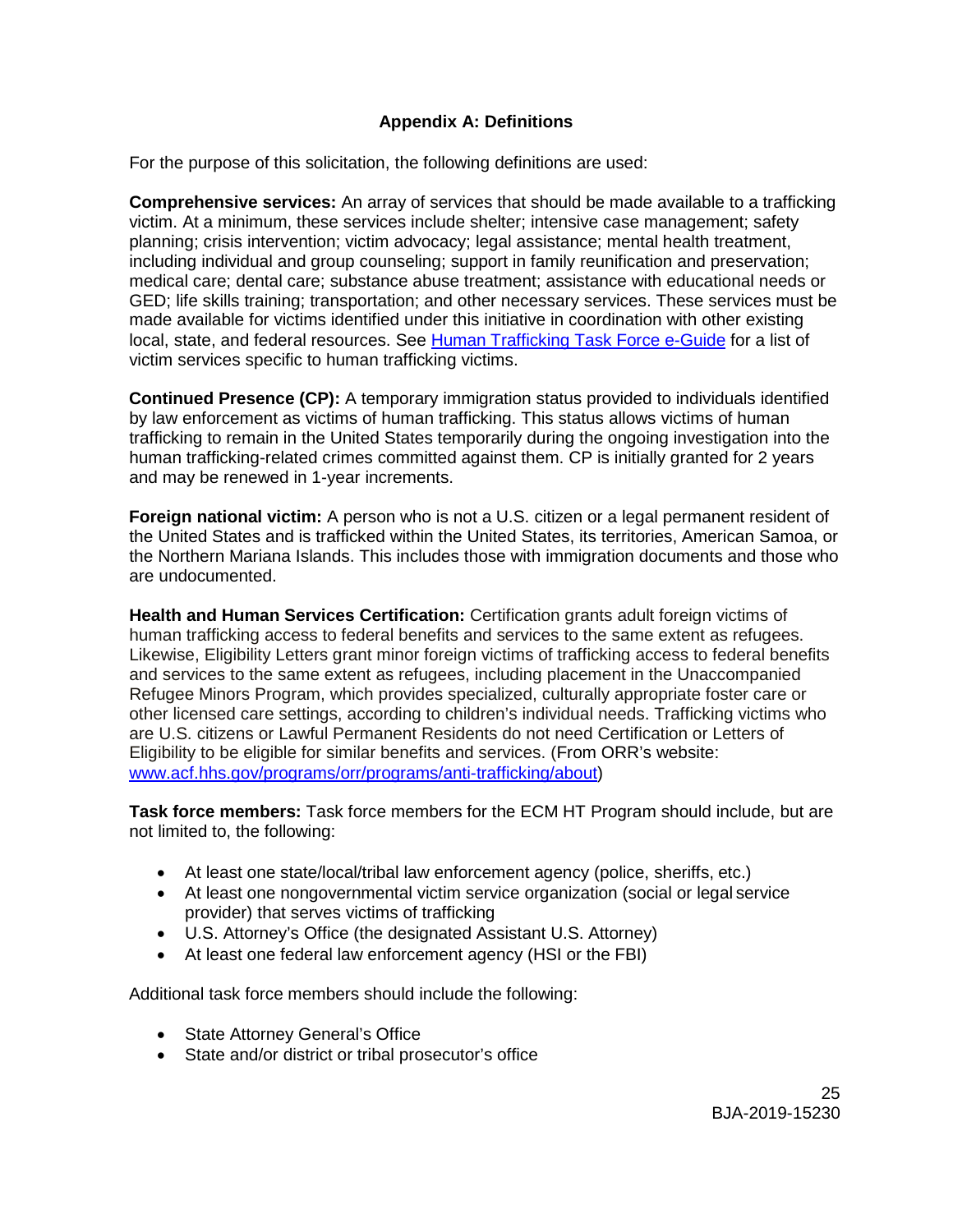- Additional state or local law enforcement agencies or task forces operating within or contiguous to the geographic area covered by the ECM task force
- Additional victim service organizations, nongovernmental organizations, legal services providers, and social service agencies, including, but not limited to, those with expertise

in serving immigrants and refugees, runaway and homeless youth, American Indians/Alaska Natives, and other specific communities

- Federal, state, and/or local regulatory agencies (e.g., Bureau of Alcohol, Tobacco, Firearms, and Explosives; Internal Revenue Service; state licensing departments; regulating bodies)
- Federal or state civil labor enforcement agencies (e.g., U.S. Department of Labor, the Equal Employment Opportunity Commission)
- Other critical partners, as identified by the applicants, including criminal justice system victim/witness coordinators/specialists at local, state, tribal, and federal levels; state monitor advocates; faith-based organizations; child welfare agencies; juvenile justice systems; etc.

**Trauma-informed:** Approaches delivered with an understanding of the vulnerabilities and experiences of trauma survivors, including the prevalence and the physical, social, and emotional impact of trauma. A trauma-informed approach recognizes signs of trauma in staff, clients, and others, and responds by integrating knowledge about trauma into policies, procedures, practices, and settings. Trauma-informed approaches place a priority on restoring the survivor's feelings of safety, choice, and control. Programs, services, agencies, and communities can be trauma informed.

**Victim-centered approach:** Placing the crime victim's priorities, needs, and interests at the center of the work with the victim; providing nonjudgmental assistance, with an emphasis on client self-determination, where appropriate, and assisting victims in making informed choices; ensuring that restoring victims' feelings of safety and security are a priority and safeguarding against policies and practices that may inadvertently re-traumatize victims; ensuring that victims' rights, voices, and perspectives are incorporated when developing and implementing system- and community-based efforts that impact crime victims.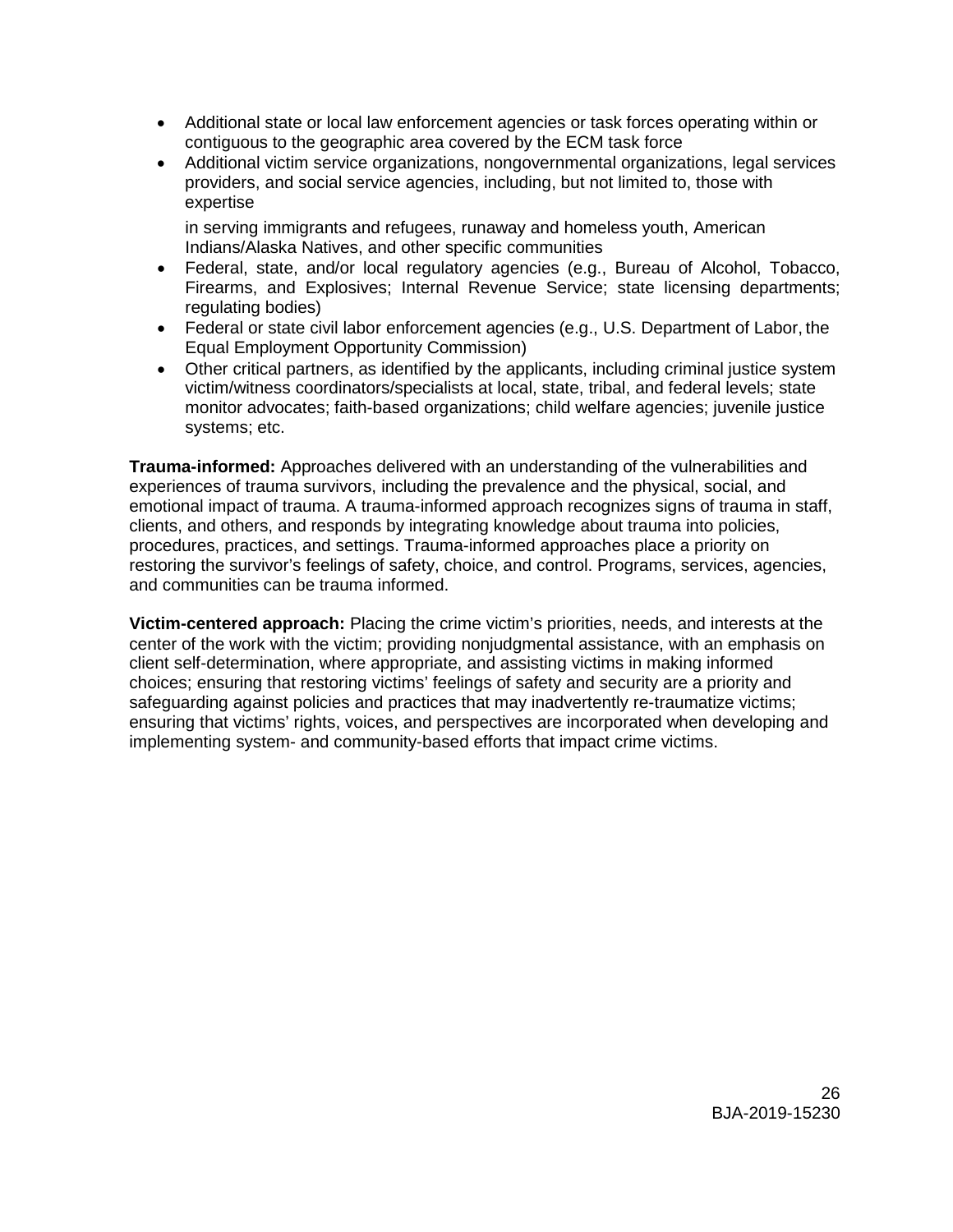# **Appendix B: Application Checklist**

#### <span id="page-26-0"></span>**FY 2019 Enhanced Collaborative Model Task Force to Combat Human Trafficking: Supporting Law Enforcement's Role**

This application checklist has been created as an aid in developing an application.

# **What an Applicant Should Do:**

| Prior to Registering in Grants.gov:                                                                                                                                                                                                                                                    |  |  |  |
|----------------------------------------------------------------------------------------------------------------------------------------------------------------------------------------------------------------------------------------------------------------------------------------|--|--|--|
| Acquire a DUNS Number (see the OJP Grant Application Resource Guide)                                                                                                                                                                                                                   |  |  |  |
| Acquire or renew registration with SAM (see the OJP Grant Application Resource Guide)                                                                                                                                                                                                  |  |  |  |
| To Register with Grants.gov:                                                                                                                                                                                                                                                           |  |  |  |
| Acquire AOR and Grants.gov username/password (see the OJP Grant Application                                                                                                                                                                                                            |  |  |  |
| <b>Resource Guide)</b>                                                                                                                                                                                                                                                                 |  |  |  |
| Acquire AOR confirmation from the E-Biz POC<br>(see the <b>OJP Grant Application</b>                                                                                                                                                                                                   |  |  |  |
| <b>Resource Guide)</b>                                                                                                                                                                                                                                                                 |  |  |  |
| To Find Funding Opportunity:<br>Search for the Funding Opportunity on Grants.gov<br>(see page 20)<br>Select the correct Competition ID<br>(see page 20)<br><b>EXECUTE:</b> Access Funding Opportunity and Application Package (see the OJP Grant Application<br><b>Resource Guide)</b> |  |  |  |
| Sign up for Grants.gov email notifications (optional) (see the OJP Grant Application                                                                                                                                                                                                   |  |  |  |
| <b>Resource Guide)</b>                                                                                                                                                                                                                                                                 |  |  |  |
| Read Important Notice: Applying for Grants in Grants.gov                                                                                                                                                                                                                               |  |  |  |
| _____ Read OJP policy and guidance on conference approval, planning, and reporting                                                                                                                                                                                                     |  |  |  |
| available at oip.gov/financialguide/DOJ/PostawardRequirements/chapter3.10a.htm                                                                                                                                                                                                         |  |  |  |
| (see the OJP Grant Application Resource Guide)                                                                                                                                                                                                                                         |  |  |  |
|                                                                                                                                                                                                                                                                                        |  |  |  |

*After Application Submission, Receive Grants.gov Email Notifications That:*

\_\_\_\_\_ (1) Application has been received

\_\_\_\_\_ (2) Application has either been successfully validated or rejected with errors (see the [OJP Grant Application Resource Guide\)](https://www.ojp.gov/funding/Apply/Resources/Grant-App-Resource-Guide.htm)

*If No Grants.gov Receipt, and Validation or Error Notifications are Received:* \_\_\_\_\_ Contact BJA regarding experiencing technical difficulties (see page 2)

# **Overview of Post-Award Legal Requirements:**

Review the "Overview of Legal Requirements Generally Applicable to OJP Grants and [Cooperative Agreements -](https://ojp.gov/funding/Explore/LegalOverview/index.htm) FY 2018 Awards" in the OJP Funding Resource Center at [https://ojp.gov/funding/Explore/LegalOverview/index.htm.](https://ojp.gov/funding/Explore/LegalOverview/index.htm)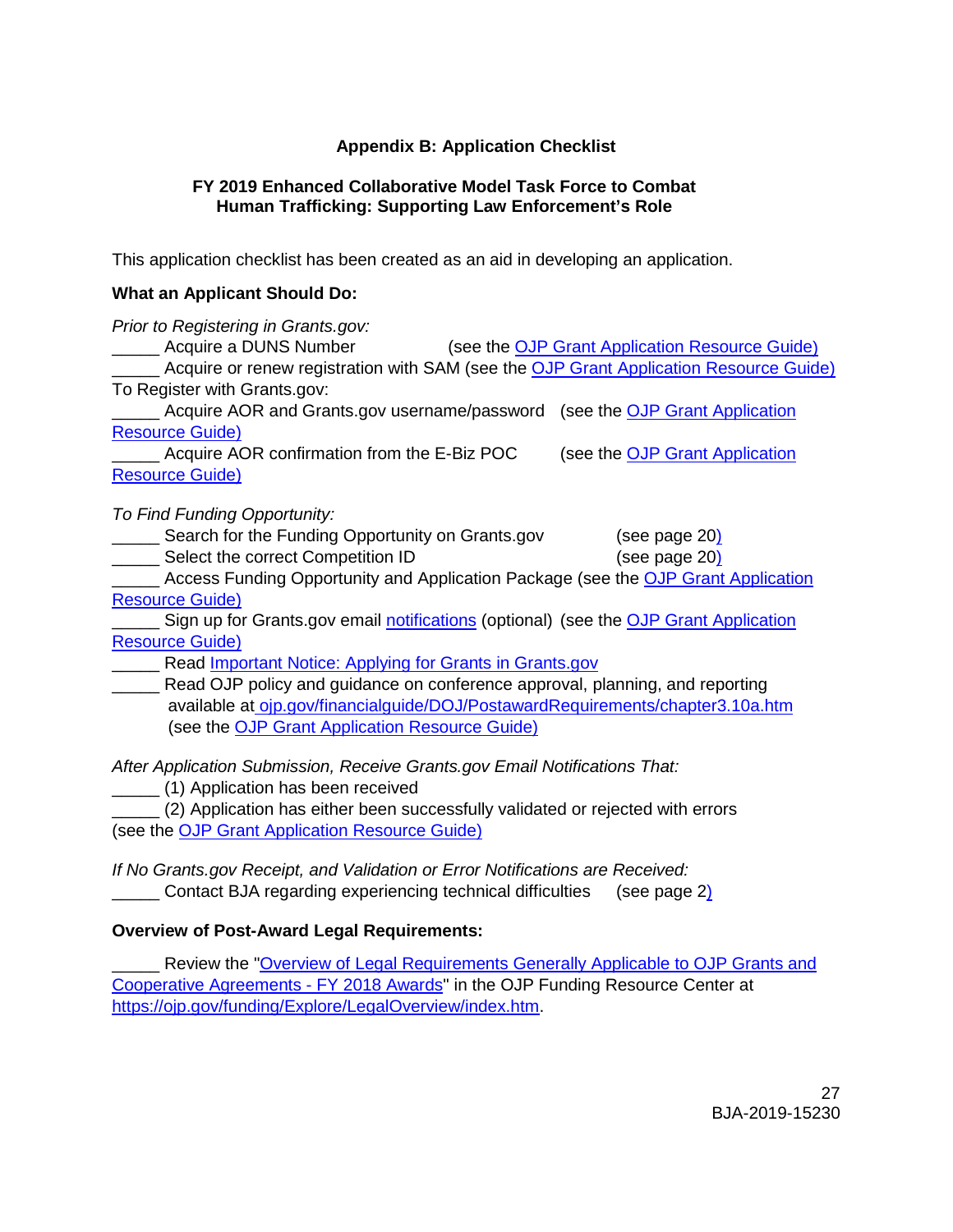#### **Scope Requirement:**

The federal amount requested is within the allowable limit(s) of up to \$800,000 for Category 1 and up to \$900,000 for Category 2.

**Eligibility Requirement:** Eligible applicants are public agencies of states, units of local government, and federally recognized Indian tribal governments that perform law enforcement functions (as recognized by the Secretary of the Interior).

#### **What an Application Should Include:**

The following items are critical application elements required to meet the basic minimum requirements. An application that OJP determines does not include the application elements designated to be critical will neither proceed to peer review nor receive further consideration.

|        | <b>Program Narrative</b><br>(see page 14)                                                                                 |               |
|--------|---------------------------------------------------------------------------------------------------------------------------|---------------|
| П      | Budget Detail Worksheet and Budget Narrative (see page 15)                                                                |               |
| □      | Required letters of agreement or MOUs                                                                                     | (see page 17) |
| $\Box$ | Application for Federal Assistance (SF-424)                                                                               | (see page 13) |
| $\Box$ | <b>Intergovernmental Review</b>                                                                                           | (see page 13) |
| $\Box$ | <b>Project Abstract</b>                                                                                                   | (see page 14) |
| $\Box$ | <b>Program Narrative</b>                                                                                                  | (see page 14) |
| $\Box$ | <b>Budget Detail Worksheet (including Narrative)</b>                                                                      | (see page 15) |
| $\Box$ | Indirect Cost Rate Agreement (if applicable)                                                                              | (see page 16) |
| $\Box$ | Tribal Authorizing Resolution (if applicable)                                                                             | (see page 16) |
| $\Box$ | Financial Management and System of Internal Controls Questionnaire                                                        | (see page 16) |
| $\Box$ | Disclosure of Lobbying Activities (SF-LLL)                                                                                | (see page 16) |
|        | <b>Additional Attachments</b>                                                                                             |               |
| □      | <b>Project Task and Timeline</b>                                                                                          | (see page 18) |
| □      | Plan for Conducting Proactive Victim-Centered Investigations of Labor and Sex Trafficking<br>(Category 2 applicants only) | (see page 18) |
| □      | Training Plan (Category 2 applicants only)                                                                                | (see page 19) |